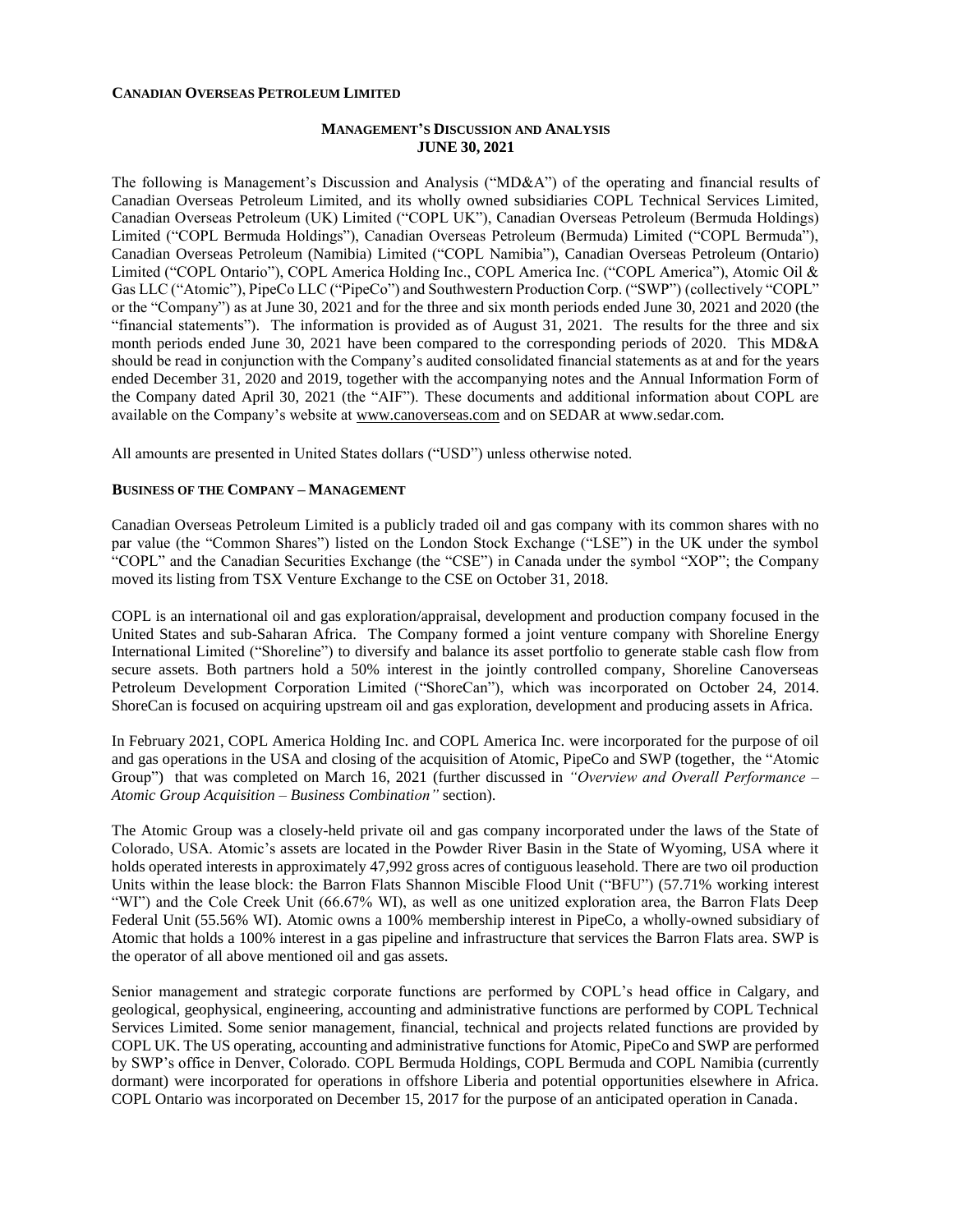### **FORWARD-LOOKING INFORMATION AND STATEMENTS**

This MD&A contains forward-looking statements relating to future events or future performance. In some cases, forward-looking information and forward-looking statements can be identified by terminology such as "may", "will", "should", "expects", "projects", "plans", "anticipates", "potential", "intend", "believe", "NON-GAAP measures", "Netback" and similar expressions. These statements represent management's expectations or beliefs concerning, among other things, future operating results and various components thereof or the economic performance of COPL. The projections, estimates and beliefs contained in such forward-looking statements necessarily involve known and unknown risks and uncertainties, including the business risks discussed in the AIF dated April 30, 2021, which may cause actual performance and financial results in future periods to differ materially from any projections of future performance or results expressed or implied by such forward-looking statements. Operating conditions can have a significant effect on the timing of events. Accordingly, readers are cautioned that events or circumstances could cause results to differ materially from those predicted.

Forward-looking statements included or incorporated by reference in this document include statements with respect to:

- the Company's current strategy to establish and grow an oil and gas business, including the recently acquired business in the US (the *"Overview and Overall Performance"* and *"Outlook"* sections);
- the Company's ability to raise capital and obtain the additional financing for exploration projects (the *"Overview and Overall Performance"*, *"Outlook"* and *"Commitments and Contractual Obligations"* sections);
- the Company's assumptions in respect of determination of fair value assigned to net assets acquired under the *"Atomic Group Acquisition"*, valuation of Warrants (as defined herein) and derivatives (*"Senior Credit Facility*", *"Commodity Derivative Assets"* and *"Share Capital"* sections)
- the Company's ability to manage its financial and operational risks (the "*Overview and Overall Performance"*, *"Financial Instruments"*, *"Commitments and Contractual Obligations"* and *"Liquidity and Capital Resources"* sections).

The Company's AIF for the year ended December 31, 2020 and the Company's public disclosure documents on [www.SEDAR.com](http://www.sedar.com/) describe major risks, material assumptions and other factors related to forward-looking information and forward-looking statements that could influence actual results and are incorporated herein by reference. These risks, assumptions and other factors have been provided for readers to gain a more complete perspective on COPL's future operations. However, readers should be cautioned that the list of factors is not exhaustive and that this information may not be appropriate for other purposes. Forward-looking information and forward-looking statements included or incorporated by reference in this MD&A are valid only as at the date of this MD&A, and the Company does not intend to update or revise these forward-looking statements and forwardlooking information except as required by applicable securities laws. The forward-looking information and forward-looking statements contained in this MD&A are expressly qualified by this cautionary statement.

### **OVERVIEW AND OVERALL PERFORMANCE**

In the first quarter of 2021, management was focused on the Atomic Group Acquisition and obtaining financing for this acquisition. During the second quarter of 2021, and commencing on 1 April 2021, management focused on increasing gas injection at the BFU to increase oil production. The Company also continued to identify, evaluate and pursue exploration and development opportunities at its Wyoming assets, including workover activity at Cole Creek and planning for exploration wells at the Barron Flats Federal Deep Unit. Management is also reviewing other value enhancing asset acquisitions in Wyoming.

The Company continues to be focused on opportunities that its seasoned technical team has strength in evaluating and developing, including progressing its ShoreCan joint venture and reviewing additional opportunities available to the Company.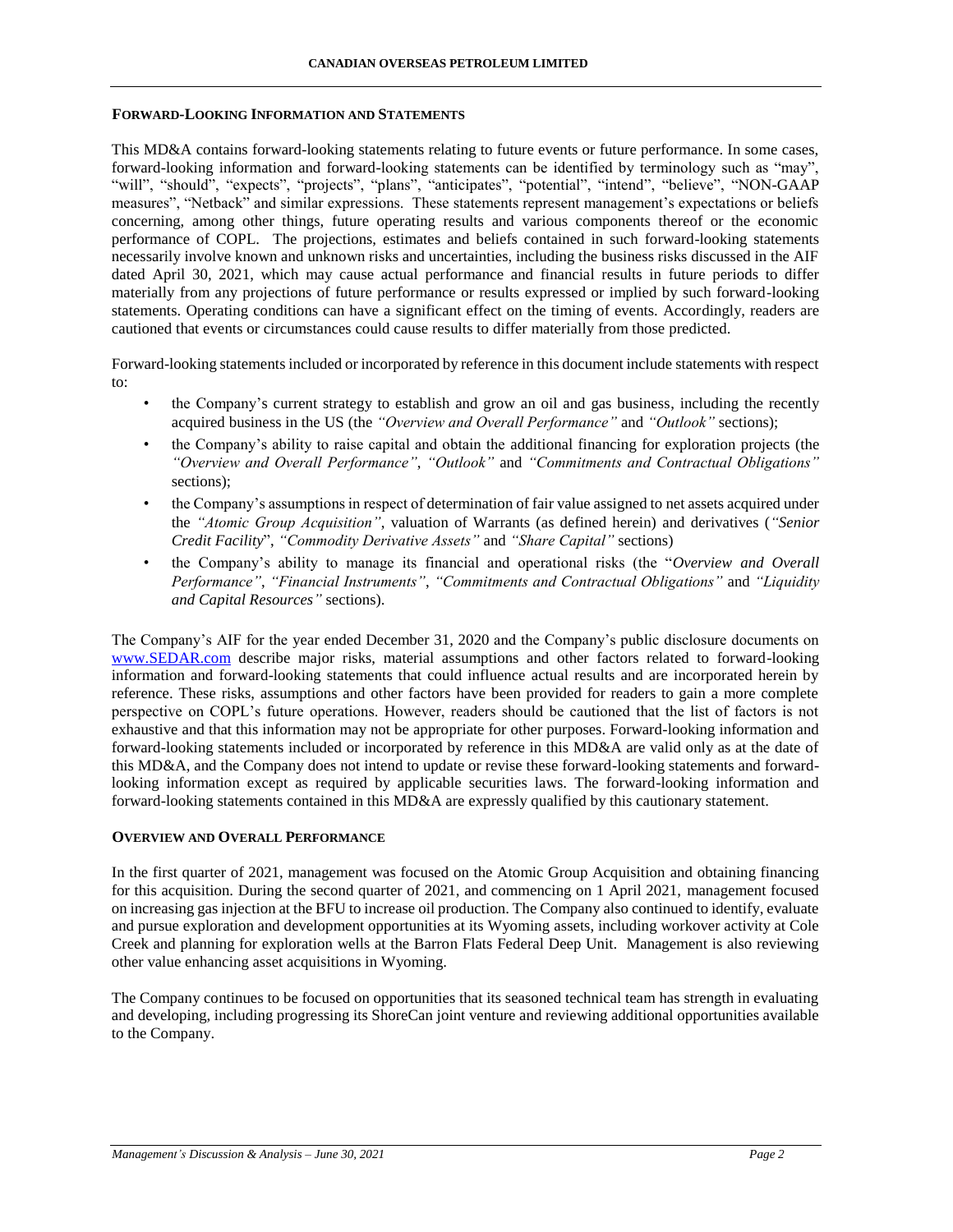#### *Atomic Group Acquisition – Business Combination*

#### **(a) Summary of the acquisition**

On December 16, 2020, COPL announced that it had agreed to acquire Atomic for aggregate consideration of \$54 million. The effective date of the transaction is December 1, 2020 as defined in the Stock and Membership Interest Purchase Agreement between the Seller and the Company (the "Atomic SPA"). The opportunity to undertake this acquisition became available to the Company as a result of the COVID-19 environment and the drop in oil prices during 2020. This strategic acquisition represents a step change in the capacity and revenue generating opportunities available to the Company.

On March 16, 2021 (the "Closing"), the Company closed its acquisition of 100% of the membership interests in Atomic and 100% of the shares in Southwestern Production Corp. ("SWP") (entities collectively, the "Atomic Group") (together the "Atomic Group Acquisition"). For accounting purposes, the acquisition date is March 16, 2021, when the Company assumed control. In accordance with the Atomic SPA, certain assets and corresponding liabilities were excluded from the acquisition.

The Atomic Group Acquisition was accounted for in accordance with IFRS 3, "Business Combinations" using the acquisition method whereby the identifiable assets and liabilities assumed are recognized and measured at their fair value at the date of the acquisition, with the exception of income taxes, lease liabilities, and right-of-use assets. The asset retirement obligation ("ARO") associated with the acquired assets is subsequently remeasured at the end of the reporting period using a risk-free discount rate, with any changes recognized in the ARO and associated PP&E balances on the consolidated statement of financial position.

#### **(b) Purchase price allocation**

In accordance with the Atomic SPA, the \$54 million purchase price is comprised of \$50 million in cash and \$4 million settled through the issuance of COPL shares (collectively, the "Atomic Purchase Price"). On March 16, 2021, the Company issued 818,873,319 Common Shares to the Seller that represented the fixed \$4 million of the purchase price consideration that was payable in COPL's shares determined by using the weighted average closing price of COPL's common shares on the LSE in the five (5) business days preceding the business day prior to the Closing as prescribed in the Atomic SPA. The Company financed the Purchase Price partially using the net proceeds from the Non-brokered Placing (See *"Share Capital* "section), and external debt of \$45 million (as described in below in *"Senior Credit Facility"*). Further to the Atomic SPA, the Company made a non-refundable deposit payment of \$1 million on December 15, 2020 (due upon signing the Atomic SPA) and a refundable deposit of \$4 million on December 31, 2020. Accordingly, \$5 million was recognized as a prepaid purchase price in the Company's consolidated statement of financial position as at December 31, 2020. Subsequent to December 31, 2020, the remaining \$4 million refundable deposit was paid. At Closing, the Company settled the Atomic Group's external debt of \$26.079 million, paid \$10 million in cash to the Seller, and withheld \$5 million of the Atomic Purchase Price pending the finalization of certain adjustments as agreed between the Seller and the Company. Subsequently, on April 14, 2021, the Company released \$5 million to the Seller.

As of the date of this MD&A, the net debt and working capital adjustment to the Atomic Purchase Price as outlined in accordance with the Atomic SPA, had not been finalized and a final settlement has not been reached with the Seller. Accordingly, the Atomic Purchase Price has not been finalized.

The following preliminary purchase price allocation, subject to final settlement of the net debt and working capital adjustment, that impacts the final purchase consideration, is based on Management's best estimate of the fair value assigned to the assets acquired and the liabilities assumed. The increase in the cash portion of the Atomic Purchase Price to \$50.079 million resulted from the previous debt facility settled on the Closing including interest and additional financing cost of \$0.079 million incurred since December 31, 2020. Upon finalizing the Purchase Price, adjustments may be required to the following allocation to the fair value of the net assets acquired.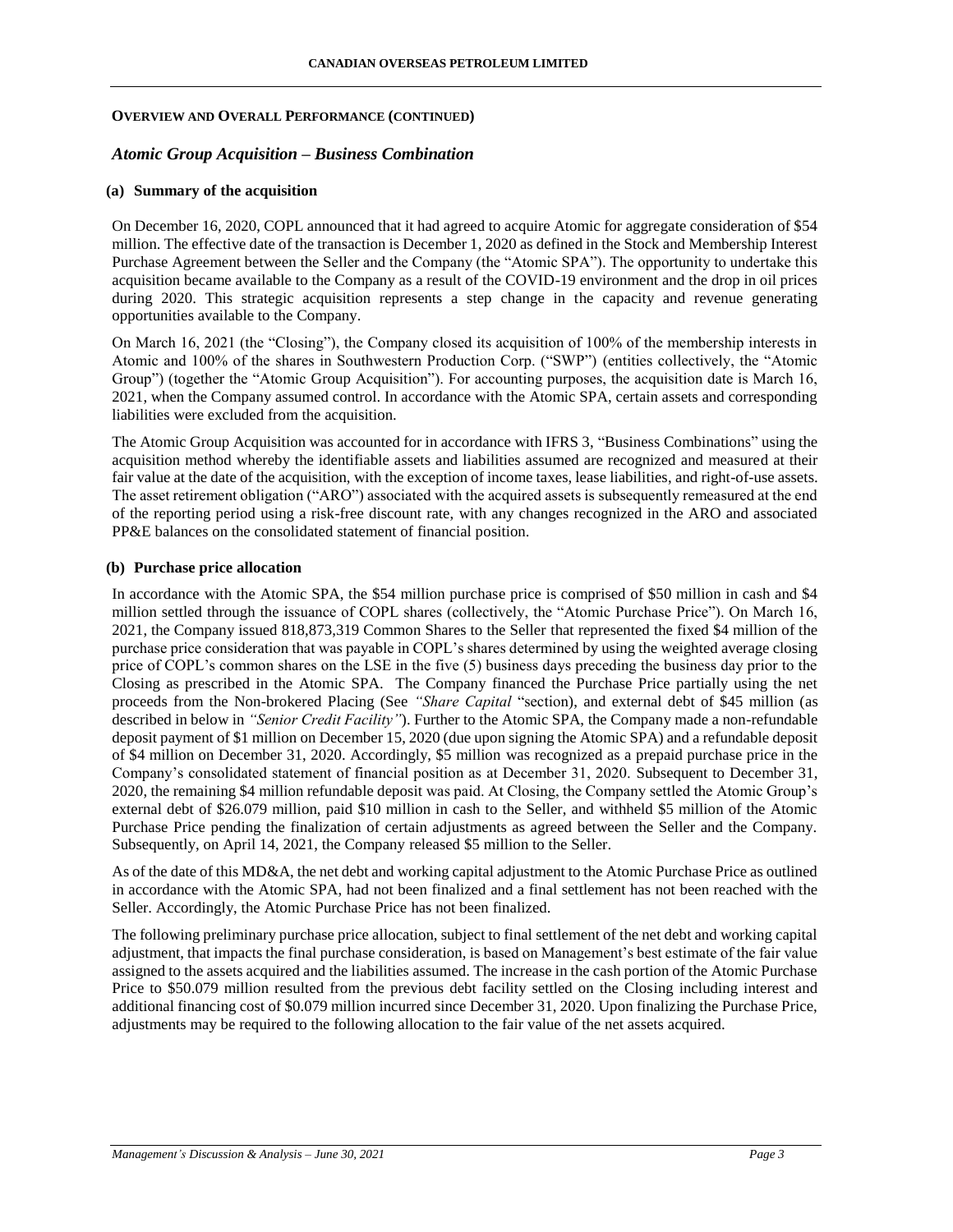### *Atomic Group Acquisition – Business Combination - continued*

#### **(b) Purchase price allocation - continued**

| (\$000's)                             | <b>March 16, 2021</b> |
|---------------------------------------|-----------------------|
|                                       |                       |
| Purchase Consideration                |                       |
| Cash                                  | 50,079                |
| Price of COPL Common Shares           | 4,000                 |
| <b>Total consideration</b>            | 54,079                |
|                                       |                       |
| Identifiable net assets               |                       |
| Cash                                  | 9,160                 |
| Working capital, net (excluding cash) | (11, 469)             |
| Exploration and evaluation assets     | 1,665                 |
| Property, plant and equipment         | 54,716                |
| Right-of-use assets                   | 41                    |
| Asset retirement obligation           | (34)                  |
| Total identifiable net assets         | 54,079                |
| Goodwill/Bargain purchase gain        |                       |

The assignment of fair value to the underlying net assets acquired is limited to the total consideration and does not result in recognition of either goodwill or negative goodwill (bargain purchase gain). Best estimates were determined based on available information at the time of preparation of these financial statements. The Company is continuing its review to determine the identification of intangible assets, assumption of liabilities, identification of contingent liabilities and working capital adjustments during the allowable measurement period, which shall not exceed one year from the Closing. Considering the nature of the assets acquired, the majority of the fair value is assigned to the petroleum assets. Any future changes to the purchase price allocation may result in adjustments to the property, plant and equipment (i.e. petroleum assets).

As at March 16, 2021, the fair value assigned in the preliminary purchase price allocation to accounts receivables was \$2.2 million, including joint interest billing receivables of \$1.1 million and revenue receivables of \$1.1 million. These receivables do not have a significant financing component, as these balances are usually collected within 60 days. As at March 16, 2021, the gross contractual amounts were deemed equal to the fair value assigned as, based on Management's best estimates, the cash flows associated with these receivables were deemed collectible.

Prior to the Atomic Group Acquisition, Atomic and PipeCo were treated as limited liability companies, and SWP as an S corporation, which all are treated as a partnership for U.S. federal, state, and local income tax purposes. Accordingly, members and owners are taxed on their allocable share of taxable income or loss in accordance with the operating agreement. Beginning January 1, 2018, new rules apply to Internal Revenue Service ("IRS") audits of partnerships. Under these rules, adjustments resulting from an IRS audit may be assessed at the partnership level on behalf of its members. Accordingly, no income taxes were payable by these entities. No deferred tax implications were recognized in the preliminary purchase price allocation as for tax purposes the Atomic Group Acquisition is deemed to be an asset acquisition, as a Section 338 (h) (10) of the Internal Revenue Code election was filed with the IRS.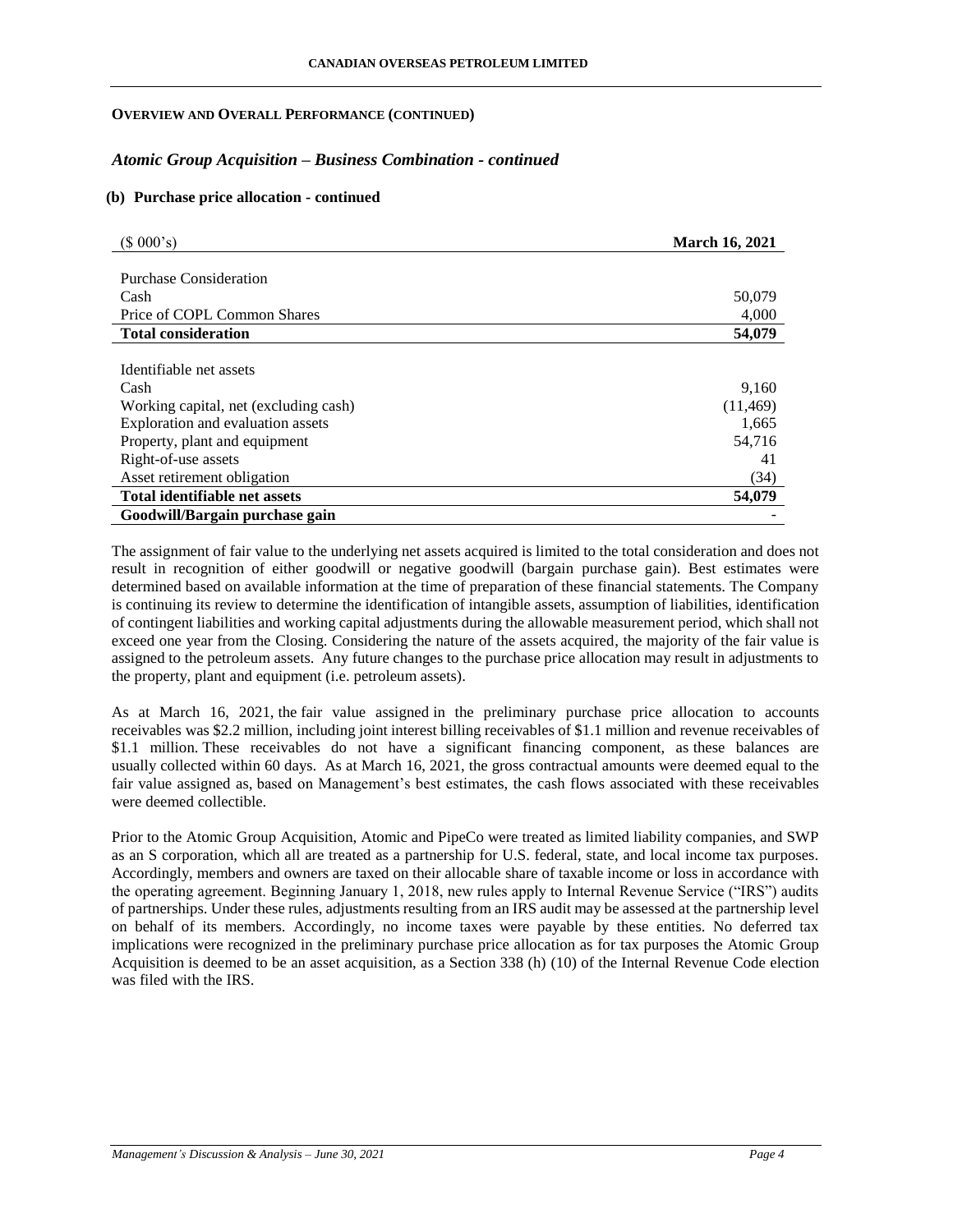### *Atomic Group Acquisition – Business Combination - continued*

# **(c) Acquisition costs**

Acquisition costs directly attributable to the Atomic Group Acquisition are expensed as incurred. In aggregate the Company incurred \$2.5 million in acquisition costs of which approximately \$0.431 million was recognized prior to January 1, 2021 and \$0.3 million and \$2.1 million during the three and six months ended June 30, 2021, respectively. These acquisition costs exclude share issuance costs that are netted against share capital in the consolidated statement of financial position.

### **(d) Revenue and net loss**

Results of the Atomic Group Acquisition are included in the financial statements as at June 30, 2021 and for the period from the Closing to June 30, 2021. The acquired business contributed net oil sales revenue of \$3.9 million and \$0.9 million of the net income incurred from the date of acquisition to June 30, 2021.

### *United States operations*

The Company is operator of 47,992 gross contiguous acres of leasehold in Converse and Natrona Counties in the State of Wyoming. Within the leasehold there are two (2) production Units: the Barron Flats Shannon Miscible Unit (57.71% WI) and the Cole Creek Unit (66.67% WI) and one unitized exploration area - the Barron Flats Federal Unit (Deep) (55.56% WI).

The Company's newly acquired Wyoming oil production operations performed ahead of expectations during the second quarter of 2021:

- oil production increased over the second quarter by 59% from approximately 1,220 bbl./d (gross) at April 1, 2021, to an exit production rate of approximately 1,935 bbl./d (gross) at June 30, 2021;
- gas injection (of approximately 60% natural gas and 40% butane propane) during the second quarter of 2021 was at an average rate of 6,843 Mcf/d;
- a recompletion program at Cole Creek commenced with the successful recompletion of three of twelve marginal producing oil wells;
- the Company also commenced planning for drilling an exploratory well to expand the Shannon Unit and to open a potential new field development.

Oil production response to the increased gas injection volumes commenced in earnest in the third week of May rising to 1,935 bbl./d (gross) at June 30, 2021. The Company is currently producing oil at a rate of 2,720 bbl./d (gross), and the Company expects that production will continue to increase as crude oil production response on the west side of the field is being observed and as enhanced surface production facilities are installed on newly flowing wells in the eastern area to handle increased oil production volumes and accompanying higher flowing pressures.

The Company commenced a recompletion program at the Cole Creek Unit targeting low productivity wells in the Frontier Formation. Three (3) low productivity wells were recompleted at Cole Creek in July by re-fracing the Frontier Sand reservoirs. Oil production from these wells continues to increase slowly as they continue with postfrac clean up through pumping. Nine (9) additional wells have been identified for reworking with the first of these re-fraced at the end of August 2021.

Total current Cole Creek production is 110 bbl./d (gross). The success of the initial wells of the recompletion campaign has demonstrated that this technique is a cost-effective way to increase production and materially increase Cole Creek Unit operating margins.

The results of the reworking campaign will be utilized to evaluate and design a future horizontal well depletion strategy for the Frontier reservoir at Cole Creek as a precursor to a miscible flood enhanced recovery scheme similar to the operating Barron Flats Shannon miscible flood.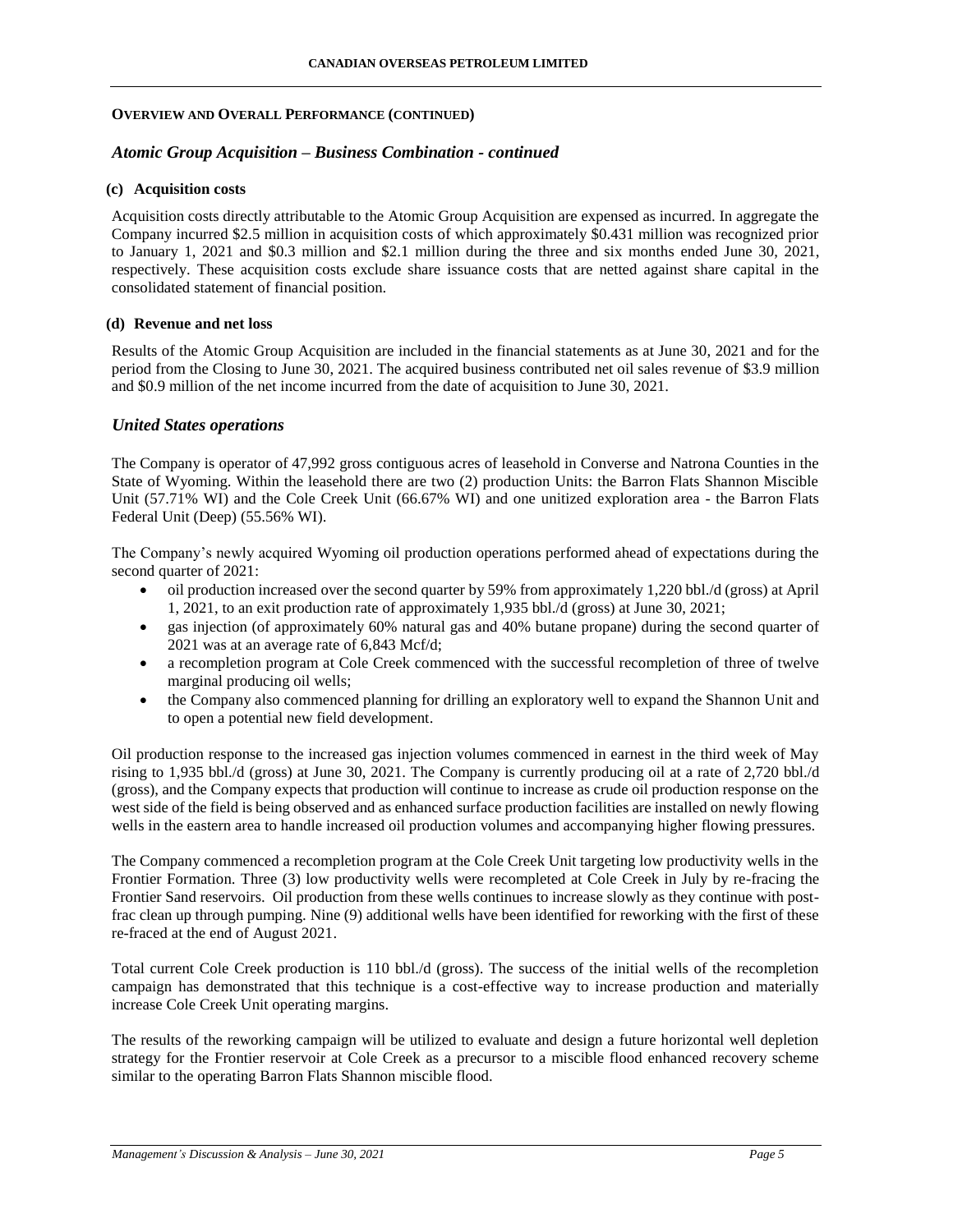### *United States operations (continued)*

The Company has commenced drilling operations at the BFU Fed 14-30VF well location, a 9,212' exploration well with the primary objective to extend the Barron Flats Shannon Miscible Unit to the southwest and to evaluate oil potential of the Frontier and Dakota Formations. The location is adjacent to and southwest of the Barron Flats Shannon Miscible Unit. Intersection of the Shannon reservoir at this location will expand and increase the oil reserves attributed to the Barron Flats Shannon Miscible Unit. In addition, the BFU 14-30VF location is offsetting an abandoned well, one (1) mile to the west, drilled in the 1950s which has well developed apparent oil-bearing Frontier and Dakota sands. The Frontier Formation is the primary objective in the exploration portion of this well, potentially opening a new oil field development project close to the Company's existing oil production facilities.

As at 30 June 2021, the Company's affiliate SWP had a receivable of \$1.9 million from a non-operating working interest partner in the BFU, Cuda Energy LLC ("Cuda"). In July 2021 SWP filed a claim (the "Claim") in the Eighth Judicial District Court, State of Wyoming as plaintiff against Cuda, Bridging Finance, Inc. ("Bridging", and Tallinn Capital Energy L.P. ("Tallinn") as defendants. SWP's Claim seeks the following heads of relief: a judicial foreclosure order against the defendants of the SWP liens on Cuda's interest in the BFU Unit; an award of damages for breach of contract by Cuda; a quantum meruit or unjust enrichment judgment against Cuda; damages for a breach of promissory estoppel against Cuda; and a declaratory judgment as to the lien priority against Bridging and Tallinn to affirm SWP's first lien priority on Cuda's security against the Barron Flats Unit. Cuda received a copy of the Court Stamped Claim by email on July 27, 2021 and subsequently accepted service of the Claim on August 12, 2021. Subsequent to filing that Claim, SWP received a payment of \$1.9 million from a legal advisor's trust account on behalf of Cuda to settle outstanding sums. Cuda's current operating arrears owed to SWP amounts to \$0.6 million as reflected on Cuda's July 2021 joint interest billings. It should be noted that unless payments are received on time, the Claim against Cuda will be subsequently amended to reflect Cuda's ongoing cumulative arrears, and any further resulting damages. The Company intends to take all action available to recover sums due to its affiliates.

# *African Portfolio*

In October 2014, COPL formed a joint venture company with Shoreline Energy International Limited called Shoreline CanOverseas Petroleum Development Corporation Limited ("ShoreCan"). Both partners hold a 50 percent interest in the jointly controlled company, which is focused on acquiring upstream oil and gas exploration, development and producing assets in Africa. ShoreCan is a special purpose vehicle registered in Bermuda. The following country and project overviews fall under the realm of ShoreCan's dealings.

### *Nigeria*

On September 13, 2016, COPL announced that ShoreCan had completed the acquisition of 80% of the share capital of Essar Exploration and Production Limited (Nigeria) ("Essar Nigeria"). Essar Nigeria's sole asset is a 100% interest and operatorship of an oil prospecting license, located about 50 kilometres offshore in the central area of the Niger Delta ("OPL 226").

On October 2, 2018, the Nigerian National Petroleum Corporation ("NNPC") granted a conditional approval of an extension of twenty four months for the Phase-1 exploration period until September 30, 2020. The extension was subject to certain conditions, including submission of a Performance Bond of \$7 million that is required further to the Production Sharing Contract ("PSC"), to cover the Phase-1 exploration period work program at OPL 226.

At the request of COPL, Netherland, Sewell & Associates, Inc. ("NSAI") prepared an independent report (the "Report") in accordance with Canadian National Instrument 51-101 ("NI 51-101") evaluating the Contingent and Prospective Resources attributed to OPL 226, as of December 31, 2020. The Contingent and Prospective Resource volumes estimated in the NSAI report are disclosed in the Company's AIF dated April 30, 2021 under Appendix A in accordance with NI-51-101 rules and regulations.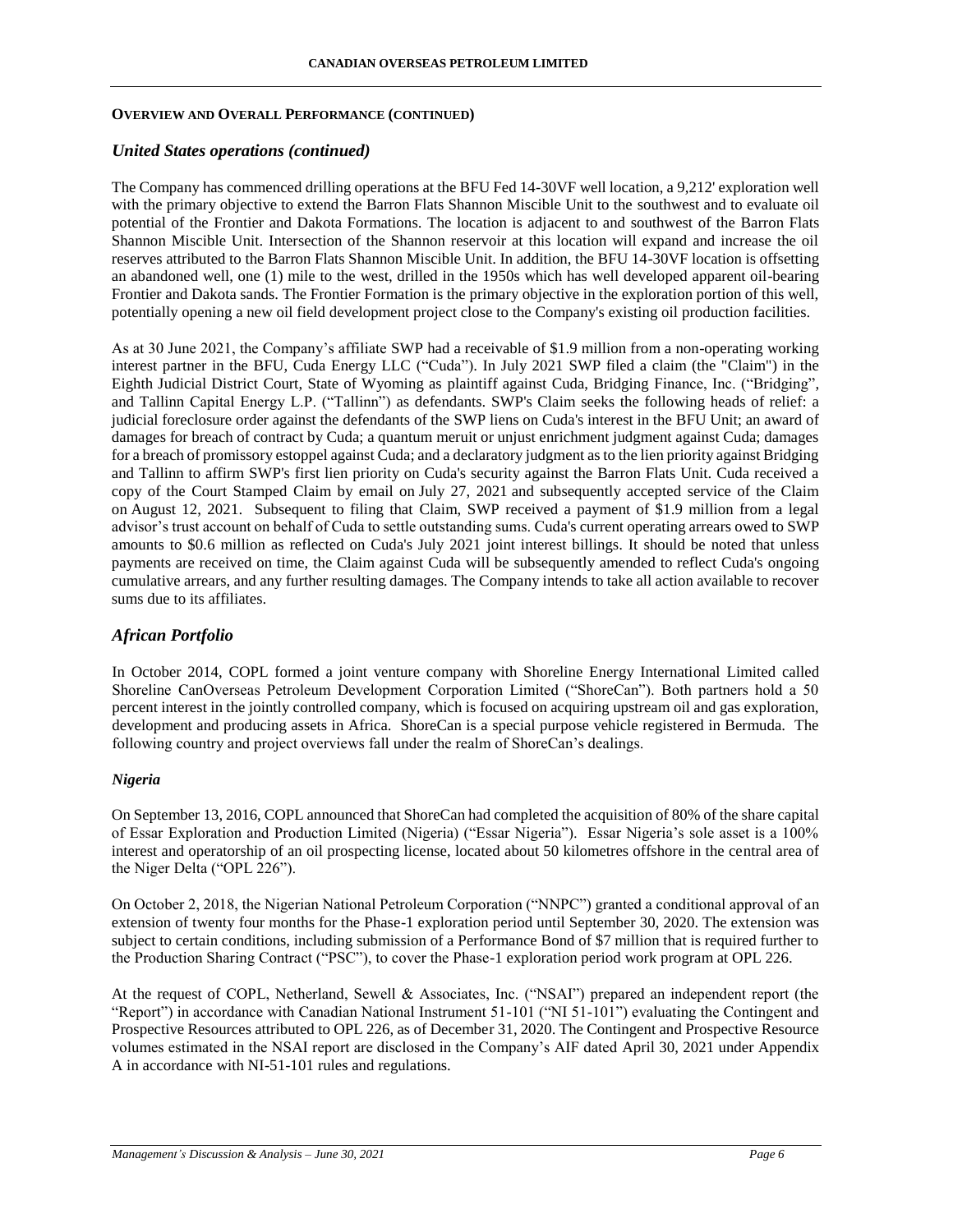#### *Nigeria (continued)*

ShoreCan and Essar Exploration and Production Limited, Mauritius ("Essar Mauritius"), the company that owns 20% of Essar Nigeria shares, were in disagreement about whether the other party was in compliance with its obligations under the Essar Nigeria Shareholders Agreement. Essar Nigeria's allegations, which it first made in August 2018, centre on the assertion that ShoreCan had not commenced funding of the \$80 million agreed cumulative funding in Essar Nigeria while ShoreCan categorically denied this with factual evidence of substantial expenditure to date.

Essar Mauritius filed a claim on March 27, 2020 in the High Court of Justice of England and Wales. Essar Mauritius sought in its claim to terminate the Shareholders' Agreement and the Share Purchase Agreement dated August 17, 2015 and the resulting transfer of its shares in Essar Nigeria to ShoreCan.

On August 4, 2020 the Company announced that ShoreCan had executed definitive agreements with Essar Mauritius to resolve their disputes. ShoreCan and Essar Mauritius entered into a Sale and Purchase Agreement (the "Essar SPA Agreement"), and other agreements, with each other concerning, among other things, their respective obligations under the Essar Nigeria Shareholders Agreement. The Parties have since, on separate occasions agreed to extend the completion, most recently to 31 October 2021.

Essar Nigeria, has applied to the concessionaire and the regulator for an extension of the exploration period under the OPL 226 PSC beyond the current term ending September 30, 2020. Completion of the definitive agreements outlined above is subject to the grant of such an extension and other customary completion conditions. COPL understands that COVID 19 restrictions pertaining to travel and "in person" meetings have created delays regarding the application within the NNPC and the Department of Petroleum Resources ("DPR") due to increases in protection measures to protect the Nigerian people from the increasing effects of the pandemic.

### **OUTLOOK**

The Company's strategy is to increase oil production at its Wyoming assets, through increased gas injection at Barron Flats into the Shannon Unit. Additional drilling and development at the Barron Flats Unit, Cole Creek Unit and Barron Flats Federal Deep Unit is also planned. Re-completions of existing cased wells at Cole Creek are expected to increase the oil production from this property. The company also intends to grow its international oil and gas business in Sub-Saharan Africa and elsewhere in the world by farming into, and/or acquiring interests in, exploration, unappraised and/or undeveloped assets, as well as in producing assets using the expertise and experience of its senior management team.

The Company's short-term operations will focus on:

- continuing production in the Barron Flats Unit and the Cole Creek Unit;
- increasing gas injection at the Barron Flats Unit and further developing the facilities to handle gas injection and increased production capacity;
- re-completing up to 17 existing cased wells in the Cole Creek pool to increase oil production;
- drilling two to four new wells in the Cole Creek pool;
- drilling of horizontal proven unproducing development ("PUD") locations in both the Dakota sand and Frontier 2 sand formation at Cole Creek;
- progressing the OPL 226 project in Nigeria; and
- evaluating new opportunities available in Africa, North America and elsewhere in the world.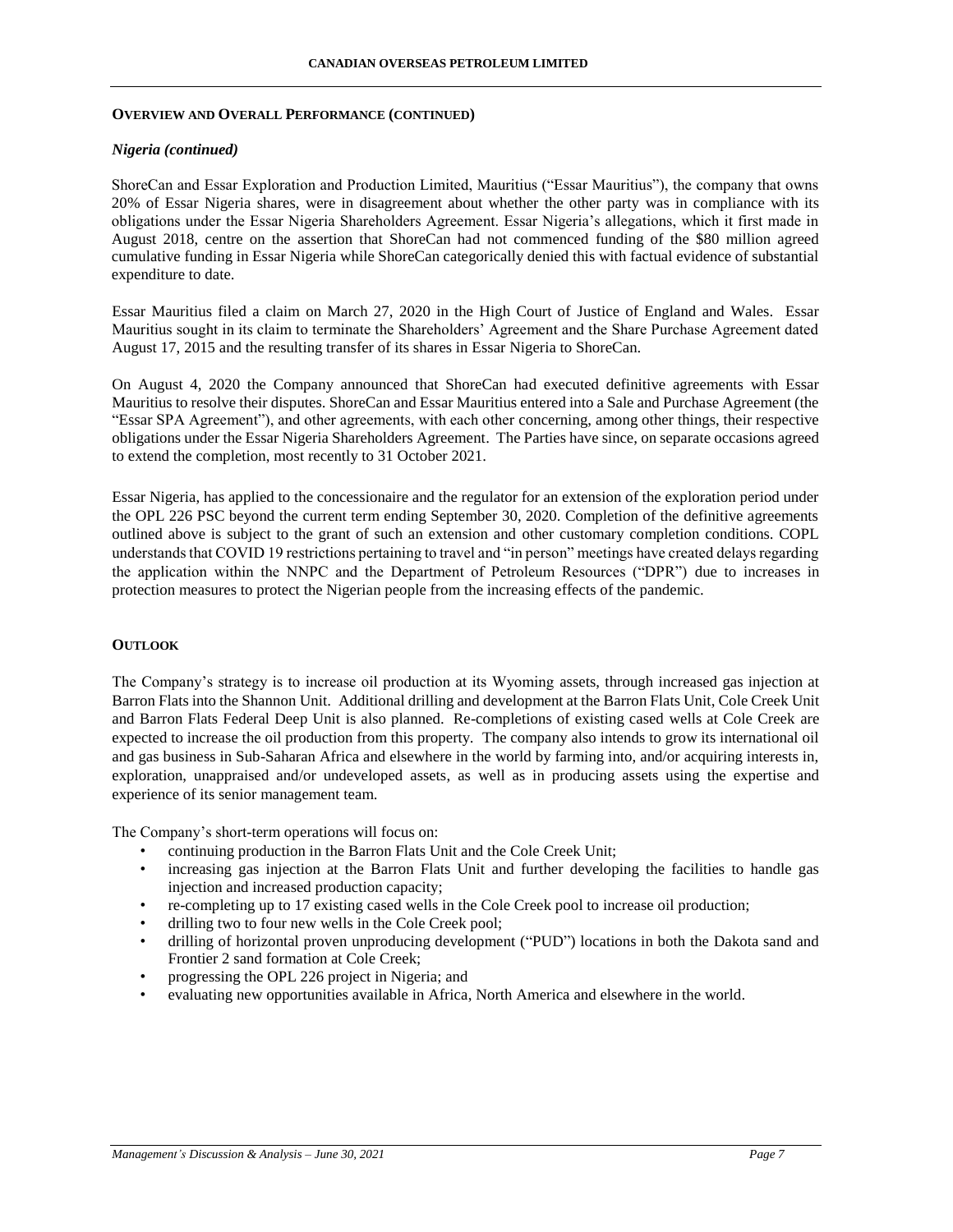### **OUTLOOK (CONTINUED)**

### *COVID-19 Pandemic*

On March 11, 2020, the World Health Organization ("WHO") declared a global pandemic following the emergence and rapid spread of a novel strain of the coronavirus (commonly known as COVID-19). The outbreak and subsequent measures intended to limit the pandemic contributed to significant declines and volatility in global financial markets. The pandemic negatively impacted global commercial activity, including the demand for oil and gas.

The full extent of the impact of COVID-19 on the Company's operations and future financial performance is currently unknown. It will depend on future developments that are uncertain and unpredictable, including the duration and spread of COVID-19, its continued impact on capital and financial markets on a macro-scale, any new information that may emerge concerning the severity of the virus and world-wide coverage and effectiveness of vaccination. The Company is taking measures to mitigate the broader public health risks associated with COVID-19 for its business and employees, including ensuring employees self-isolate and/or work from home where possible, in line with the recommendations of relevant health authorities. However, due to the outbreak, there may be short-term impacts on the Company's supply chain and planned work programmes in Nigeria. Similarly, government-imposed travel restrictions may impair the ability of certain of the Company's employees, advisers and contractors to deliver their services to the Company, conduct physical inspections, or undertake planned operations. In addition, the volatility and disruption of financial markets associated with the outbreak may adversely impact the Company's ability to obtain financing.

The COVID-19 pandemic has a direct impact on the Company's joint venture project in Nigeria and the resulting collectability of the long-term receivable from the Company's joint venture partner (See "*ShoreCan's Commitments"* section below).

The COVID-19 outbreak presents uncertainty and risk with respect to the Company, its performance, and estimates and assumptions used by management in the preparation of its financial results. This situation may continue for the time being and there can be no assurance that it will not cause a material adverse effect on the Company's planned operations.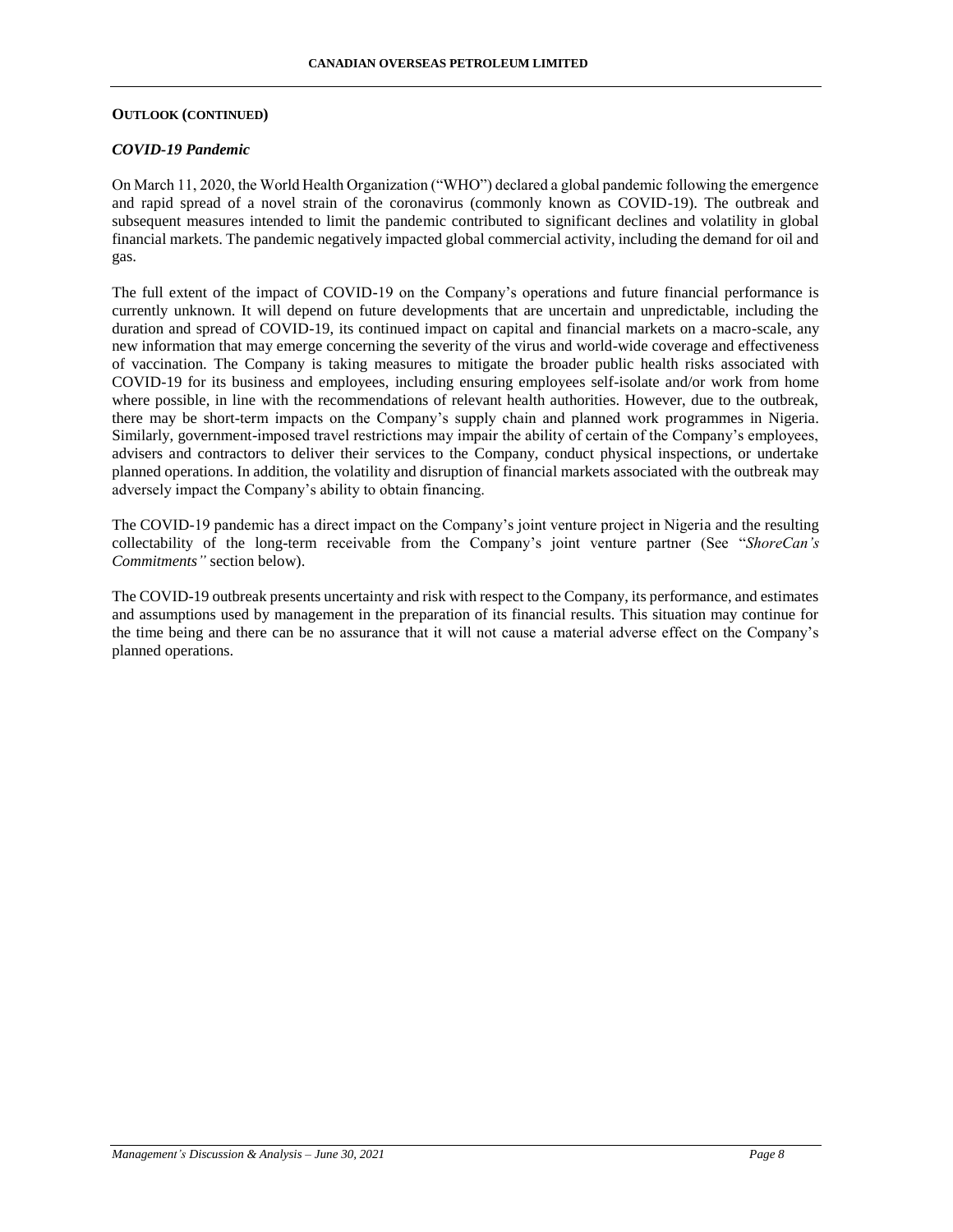### **FINANCIAL SUMMARY**

On March 16, 2021, the Company completed the acquisition of Atomic Group (as discussed in detail in "*Overview and Overall Performance*" section) and accordingly the Company's results for the three and six months ended June 30, 2021 include the consolidated results of its US subsidiaries (Atomic, Pipeco, SWP, COPL America and COPL America Holding) for the 107-day period from March 16, 2021 to June 30, 2021.

Petroleum sales, revenue of \$3.4 million and \$3.9 million, production taxes of \$0.4 million and \$0.5 million, lease operating expenses of \$0.9 million and \$1.0 million were recorded for the three and six months ended June 30, 2021, respectively in respect of the US oil producing operation acquired. Realized loss on crude commodity derivatives amounted to \$0.3 million, and realized gain on butane commodity derivatives amounted to \$0.1 million for the three and six months ended June 30, 2021. Unrealized loss on crude commodity derivatives amounted to \$9.4 million and \$7.2 million, and unrealized gain on butane commodity derivatives amounted to \$7.2 million and \$6.1 million were recorded for the three and six months ended June 30, 2021, respectively. There were no such gains or losses recorded for the corresponding periods in 2020. Depletion, depreciation and amortisation expenses were \$1.0 million and \$1.1 million for the three and six months ended June 30, 2021, respectively, compared to \$0.02 million and \$0.04 million for the respective corresponding periods in 2020. For the three and six month periods ended June 30, 2021, the Company also recorded acquisition costs of \$0.3 million and \$2.1 million, respectively and pre-license costs of \$0.05 million and \$0.2 million; there were no such costs recorded in corresponding periods of 2020. General and administrative costs were \$1.9 million and \$3.4 million for the three and six months ended June 30, 2021, compared to \$0.6 million and \$0.9 million for the corresponding period in 2020.

Net financing costs amounted to \$2.0 million and \$2.9 million for the three and six months ended June 30, 2021, respectively compared to \$0.2 million for the corresponding periods in 2020. Loss on derivative liabilities amounted to \$0.2 million and \$10.9 million for the three and six months ended June 30, 2021, respectively compared to \$0.05 million for the corresponding periods in 2020. A net foreign exchange gain of \$0.01 million and a loss of \$0.1 million was recognized for the three and six months ended June 30, 2021, compared to a foreign exchange loss of \$0.06 million and \$0.08 million for the respective corresponding periods in 2020. The Company recognized a loss of \$nil and \$1,000 on the Company's investment in ShoreCan for the three and six months ended June 30, 2021; no such loss was recorded for the corresponding periods in 2020.

As a result, the Company's net loss amounted to \$5.7 million and \$19.5 million for the three and six months ended June 30, 2021, respectively compared to a net loss of \$0.9 million and \$1.2 million in the respective corresponding periods in 2020.

As at June 30, 2021, the Company's cash and cash equivalents amounted to \$15.6 million (\$0.06 million as at June 30, 2020). Cash used in operating activities amounted to \$0.004 million and \$7.2 million for the three and six months ended June 30, 2021, respectively compared to \$0.04 million and \$0.2 million for the respective corresponding periods in 2020. Cash provided by financing activities amounted to \$0.1 million and \$66.2 million for the three and six months ended June 30, 2021, respectively compared to \$0.05 million and \$0.2 million for the respective corresponding periods in 2020. Cash used in investing activities amounted to \$13.6 million and \$44.9 million for the three and six months ended June 30, 2021, respectively compared to \$0.001 million in the respective corresponding periods in 2020.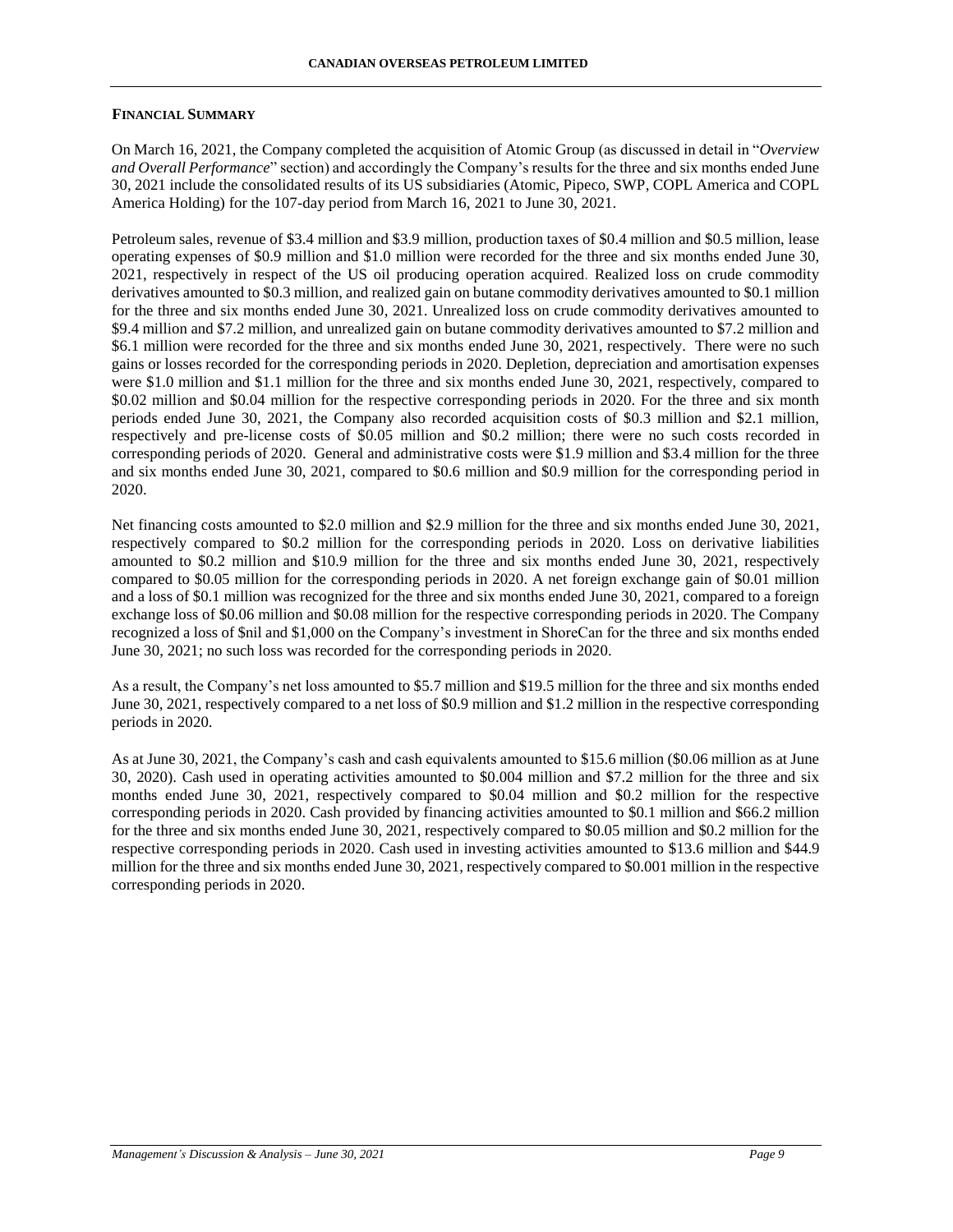### **SELECTED QUARTERLY INFORMATION**

### **DISCUSSION OF OPERATIONS**

Company's operations include production of oil in Wyoming, USA for the 107 day period from March 16, 2021 to June 30, 2021.

|                                                                             | Three months<br>ended<br><b>June 30,</b><br>2021 | Three months<br>ended<br>June 30,<br>2020 | Six months<br>ended<br><b>June 30,</b><br>2021 | Six months<br>ended<br>June 30,<br>2020 |
|-----------------------------------------------------------------------------|--------------------------------------------------|-------------------------------------------|------------------------------------------------|-----------------------------------------|
| Average daily crude oil production<br>(bbls/day)                            | 796                                              |                                           | 782                                            |                                         |
| NYMEX WTI CMA benchmark price<br>$-$ average for the period( $\$\/bb{b}$ b) | 66.07                                            |                                           | 65.14                                          |                                         |
| Operating netback* (\$/bbl):                                                |                                                  |                                           |                                                |                                         |
| Realized sales price                                                        | 62.82                                            |                                           | 62.27                                          |                                         |
| Realized loss on commodities<br>contract - Crude                            | (3.61)                                           |                                           | (3.12)                                         |                                         |
| Royalties                                                                   | (13.94)                                          |                                           | (13.73)                                        |                                         |
| Production taxes                                                            | (6.06)                                           |                                           | (5.98)                                         |                                         |
| Operating costs                                                             | (9.97)                                           |                                           | (11.70)                                        |                                         |
| Realized gain on commodities<br>contract - Butane                           | 1.37                                             |                                           | 1.19                                           |                                         |
| Operating netback*                                                          | 30.62                                            |                                           | 28.94                                          |                                         |
| Capital expenditures -<br>development (\$ 000s)                             | 5,106                                            |                                           | 5,296                                          |                                         |
| Capital expenditure -<br>exploration (\$ 000s)                              |                                                  |                                           | 217                                            |                                         |

\*Operating net back is a non-GAAP financial measure used by Management to analyze operating performance, which is not a standardized measure recognized under IFRS and does not have a standardized meaning prescribed by IFRS. This measure is commonly used in the oil and gas industry and is considered informative by Management, shareholders, and analysts. This measure may differ from that used by other companies and accordingly may not be comparable to such a measure as reported by other oil and gas producing companies.

The Company sells its oil at the wellhead based on monthly average of WTI for light sweet crude oil as quoted on New York Mercantile Exchange ("NYMEX") less negotiated differentials including transportation costs.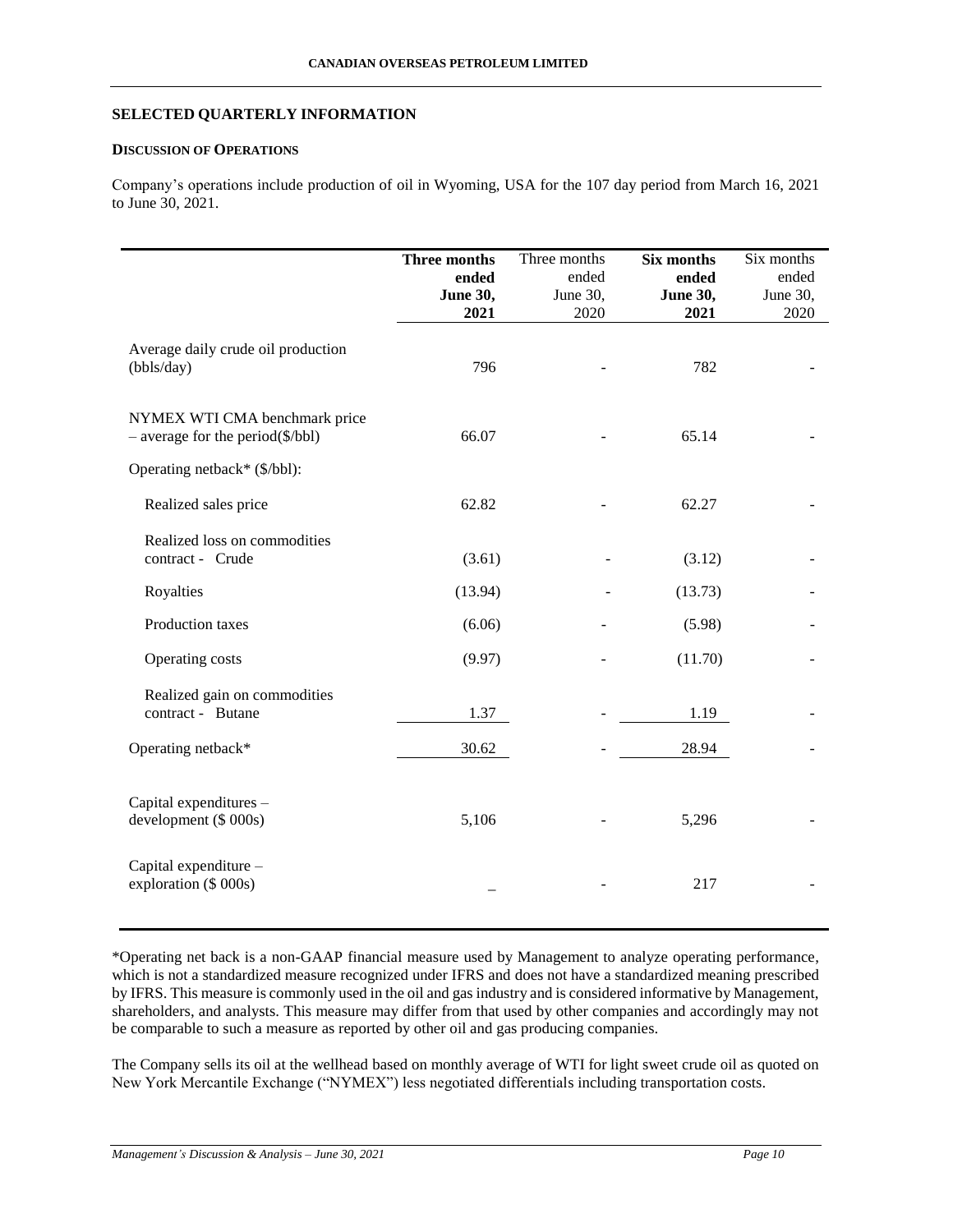# **FINANCIAL RESULTS**

|                                                      | Three months<br>ended June 30, | Three months<br>ended June 30, | Six months<br>ended June 30, | Six months<br>ended June 30, |
|------------------------------------------------------|--------------------------------|--------------------------------|------------------------------|------------------------------|
| (\$ 000's) except per share                          | 2021                           | 2020                           | 2021                         | 2020                         |
| Petroleum sales, net of royalties                    | 3,435<br>\$                    | \$                             | \$<br>3,932                  | \$                           |
| Realized loss on commodity<br>derivatives - crude    | (261)                          |                                | (261)                        |                              |
| Unrealized loss on commodity<br>derivatives - crude  | (9, 437)                       |                                | (7, 183)                     |                              |
| Production taxes                                     | (439)                          |                                | (501)                        |                              |
| Operating expenses                                   | (872)                          |                                | (979)                        |                              |
| Depletion, depreciation and<br>amortizations         | (975)                          | (17)                           | (1,139)                      | (35)                         |
| Realized gain on commodity<br>derivatives - butane   | 99                             |                                | 99                           |                              |
| Unrealized gain on commodity<br>derivatives - butane | 7,165                          |                                | 6,105                        |                              |
| Acquisition costs                                    | (255)                          |                                | (2,112)                      |                              |
| Pre-license costs                                    | (50)                           |                                | (200)                        |                              |
| General and administrative<br>expenses               | (1,942)                        | (627)                          | (3,365)                      | (879)                        |
| Finance costs, net                                   | (2,047)                        | (184)                          | (2,920)                      | (189)                        |
| Loss on derivative liabilities                       | (155)                          | (47)                           | (10, 868)                    | (47)                         |
| Gain on extinguishment of loan                       |                                | 13                             |                              | 13                           |
| Foreign exchange gain / (loss)                       | 7                              | (57)                           | (100)                        | (83)                         |
| Loss on investment in joint venture                  |                                |                                | (1)                          |                              |
| Net loss                                             | (5, 727)                       | (919)                          | (19, 493)                    | (1,220)                      |
| Per share loss (basic and diluted)                   | \$<br>(0.00)                   | \$<br>(0.00)                   | (0.00)<br>\$                 | (0.00)<br>\$                 |
| <b>Outstanding Common Shares at</b><br>June 30       | 14,978,619,791                 | 3,483,752,463                  | 14,978,619,791               | 3,483,752,463                |
| Weighted average Common Shares<br>- basic            | 14,953,592,318                 | 3,483,752,463                  | 12,484,859,300               | 3,483,752,463                |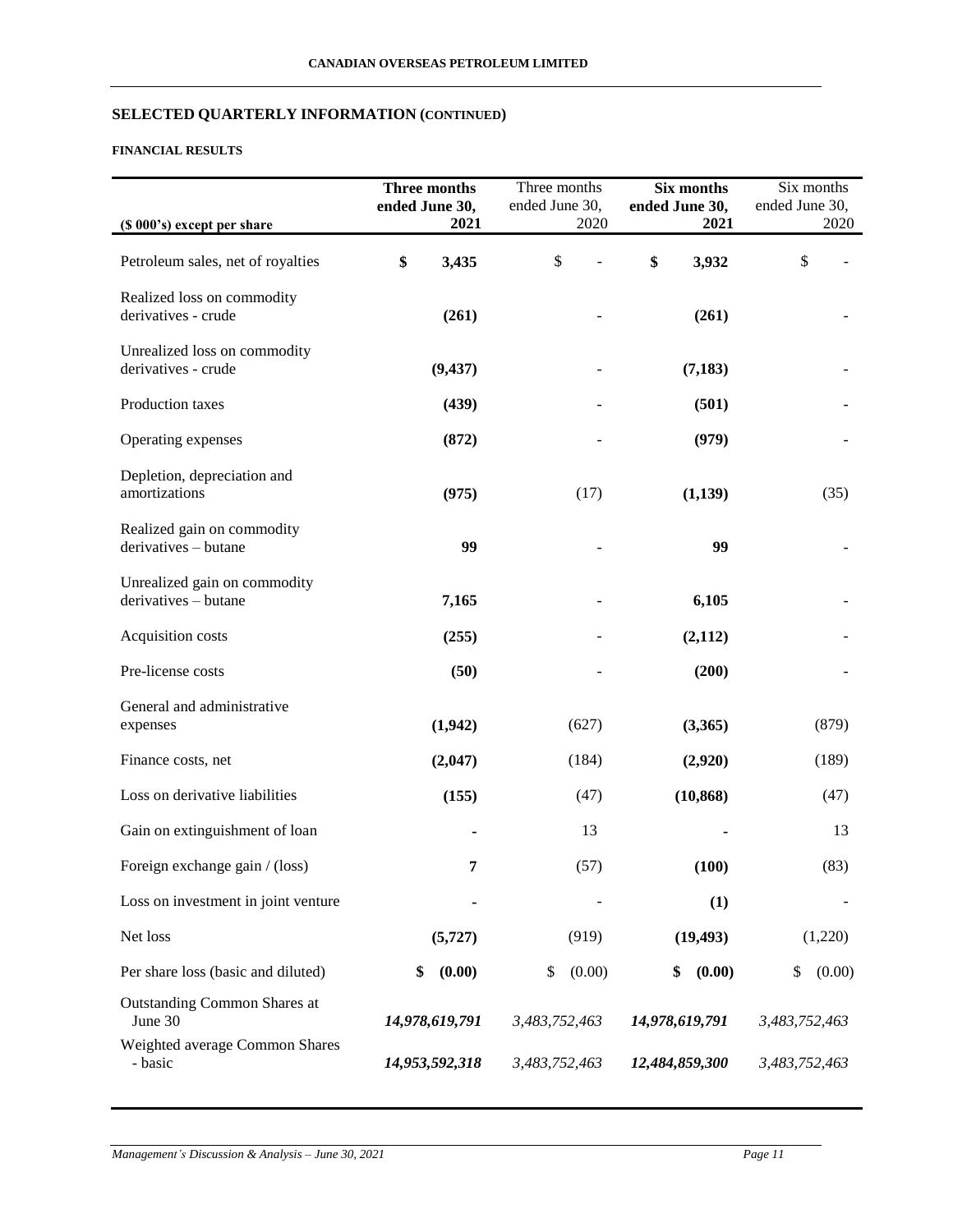### *Revenue*

Petroleum sales revenue, totalled \$3.4 million and \$3.9 million for the three and six month periods ended June 30, 2021, respectively including a 107 day period from the date of acquisition of the Atomic Group to June 30, 2021.

The Company's revenue relates to oil production in Wyoming, USA that is currently sold under SWP's contracts with one purchaser, and includes variable pricing based on monthly pricing tied to published indices and volumes delivered at well heads.

SWP is an agent for certain non-operating joint interest owners and royalty owners, and receives revenue on their behalf and distributes revenue to them. The consolidated statement of net loss reflects only the Company's share of revenue on a net-of-royalties basis.

Oil production for the 107 day period to June 30, 2021 averaged 782 bbls per day net to the Company. The oil production for the 16 day period to March 31, 2021 averaged 706 bbls per day net to the Company.

# *Realized and unrealized gain/loss on commodity derivatives*

The Company has in place commodities risk management contracts (as discussed in details in "Commodity derivative liabilities" section below) in respect of crude and butane. For the three and six months ended June 30, 2021, the Company recorded:

- a realized loss on crude derivative contracts of \$0.3 million and a realized gain on butane derivative contracts of \$0.1 million, and
- an unrealized loss on crude derivative contracts of \$9.4 million and \$7.2 million, respectively and an unrealized gain on butane derivative contracts of \$7.2 million and \$6.1 million, respectively.

There were no risk management commodities contracts in 2020.

### *Production taxes and Operating expenses*

Production taxes and operating expenses related to oil production in Wyoming, USA amounted to \$0.4 million and \$0.9 million, respectively for the three months ended June 30, 2021 and \$0.5 million and \$1 million, respectively for the six months ended June 30, 2021.

### *Depletion, depreciation and amortization*

Depletion, depreciation and amortisation of \$1.0 million and \$1.1 million for the three and six months ended June 30, 2021, respectively includes:

- depletion of \$0.9 million and \$1.1 million, respectively (\$nil for the corresponding periods in 2020) that relates to the US property, plant and equipment (petroleum assets) acquired on March 16, 2021. Depletion is calculated based on unit of production, estimates of proved and probable reserves, and future development costs to bring those reserves into production; and
- the remainder relates to depreciation on office furniture and equipment and amortization of the right-ofuse assets recognized by the Company in respect of its office leases in Calgary, Canada and Lakewood, Colorado.

### *Acquisition Costs*

Costs directly attributable to the Atomic Group Acquisition (mainly legal, advisory and professional services) are expensed as incurred and amounted to \$0.3 million and \$2.1 million for the three and six month periods ended June 30, 2021, respectively. No acquisition costs were incurred for the corresponding periods in 2020.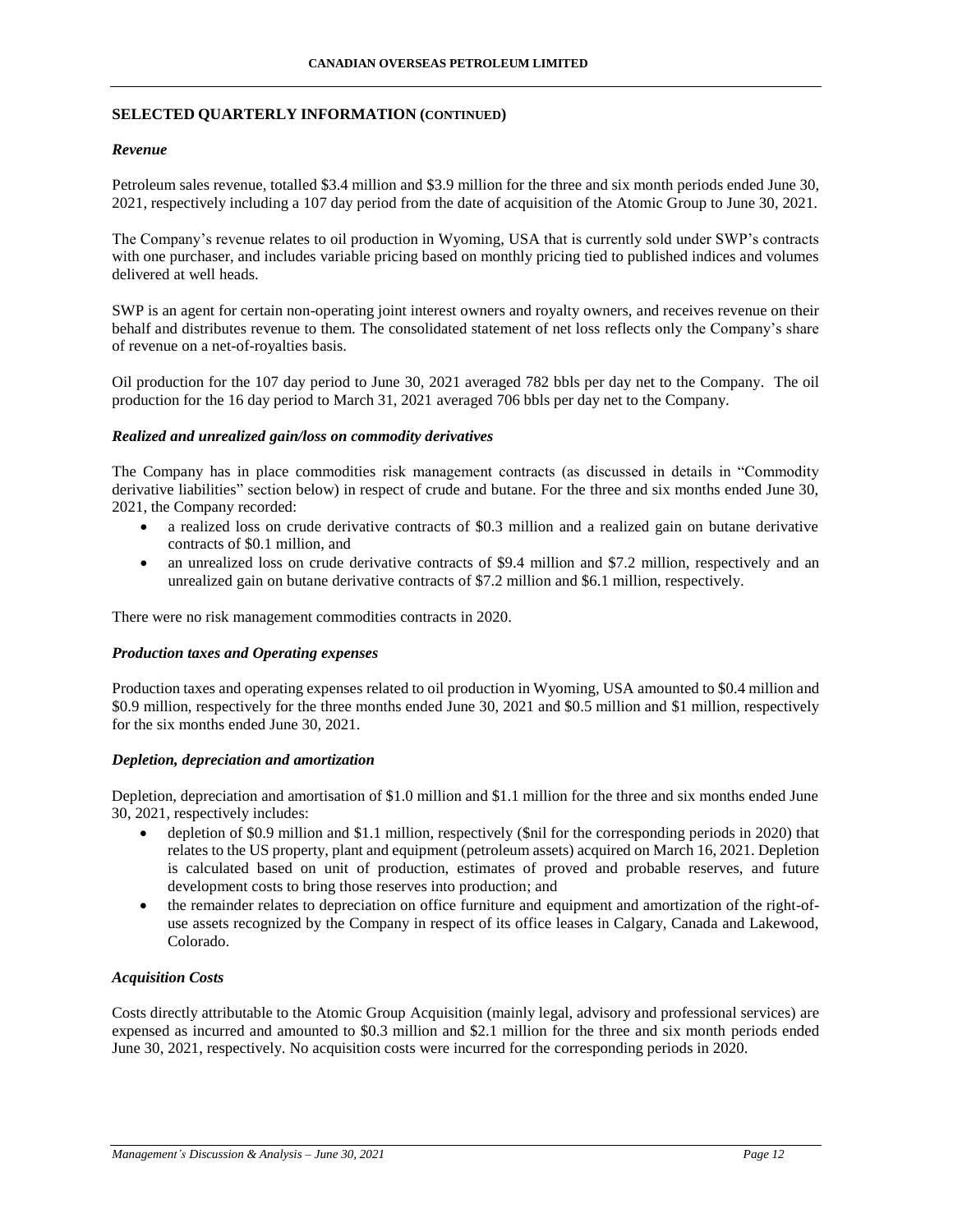### *Pre-license Costs*

The Company recognized \$0.05 million and \$0.2 million as pre-license costs for the three and six months ended June 30, 2021, respectively that related to an anticipated new acquisition project. No pre-license costs were incurred for the corresponding period in 2020.

### *General and Administrative Expenses*

General and administrative expenses amounted to \$1.9 million and \$3.4 million for the three and six months ended June 30, 2021, respectively compared to \$0.6 million and \$0.9 million for the respective corresponding periods in 2020. The net increase in administrative expenses of \$2.5 million for the six months ended June 30, 2021, compared to the corresponding period in 2020 resulted mainly from:

- \$0.6 million increase representing general and administrative expenses of US operations since acquisition on March 16, 2021;
- \$0.7 million increase in payroll and related costs due to a management bonus paid in the first quarter of 2021, due to employees' working full-time, compared to reduced working hours in the corresponding period in 2020 as well as due to higher directors' fees, compared to reduced fees in 2020;
- \$0.3 million increase in consulting services due to a higher level of activities as compared to the corresponding period of 2020, due to completion of the Atomic Group Acquisition;
- \$0.5 million increase in professional fees, stock exchange related costs and office expenses due to overall higher level of activities in 2021 as compared to 2020.; and
- eneral and administrative expenses for the six months ended June 30, 2020 are presented net of \$0.4 million of a gain on external directors' fees for 2019 that were waived in March 2020, a nonrecurring item in 2021.

### *Finance costs, net*

Net finance costs amounted to \$2.0 million and \$2.9 million for the three and six months ended June 30, 2021, respectively compared to \$0.2 for the corresponding periods in 2020. The following table provides details of net finance cost as the costs incurred in 2021 relate to US operations that commenced in March 2021.

| $(S\ 000's)$                                                                                                                                                                                                                                                                                                               | <b>Three months</b><br>ended June 30, | 2021                                         | Three months<br>ended June 30,<br>2020 | ended June 30, | Six months<br>2021                            | Six months<br>ended June 30,<br>2020 |
|----------------------------------------------------------------------------------------------------------------------------------------------------------------------------------------------------------------------------------------------------------------------------------------------------------------------------|---------------------------------------|----------------------------------------------|----------------------------------------|----------------|-----------------------------------------------|--------------------------------------|
| Interest expense – Senior Credit Facility<br>Financing costs – Senior Credit Facility<br><b>Accretion - Senior Credit Facility</b><br>Accretion on AROs<br>Other financing costs<br>Interest income<br>Interest on lease liabilities<br>Financing costs – YARF Loan<br>Interest expense – CEO Loan<br>Accretion – CEO Loan |                                       | 1,422<br>15<br>415<br>15<br>202<br>(25)<br>3 | \$<br>177                              | \$             | 1,656<br>560<br>504<br>18<br>202<br>(25)<br>5 | \$<br>177<br>6                       |
| Finance costs, net                                                                                                                                                                                                                                                                                                         |                                       | \$2,047                                      | 184<br>S                               |                | \$2,920                                       | 189                                  |

Senior Credit Facility, YARF Loan and CEO Loan are further discussed in "Comparative Financial Position" section below.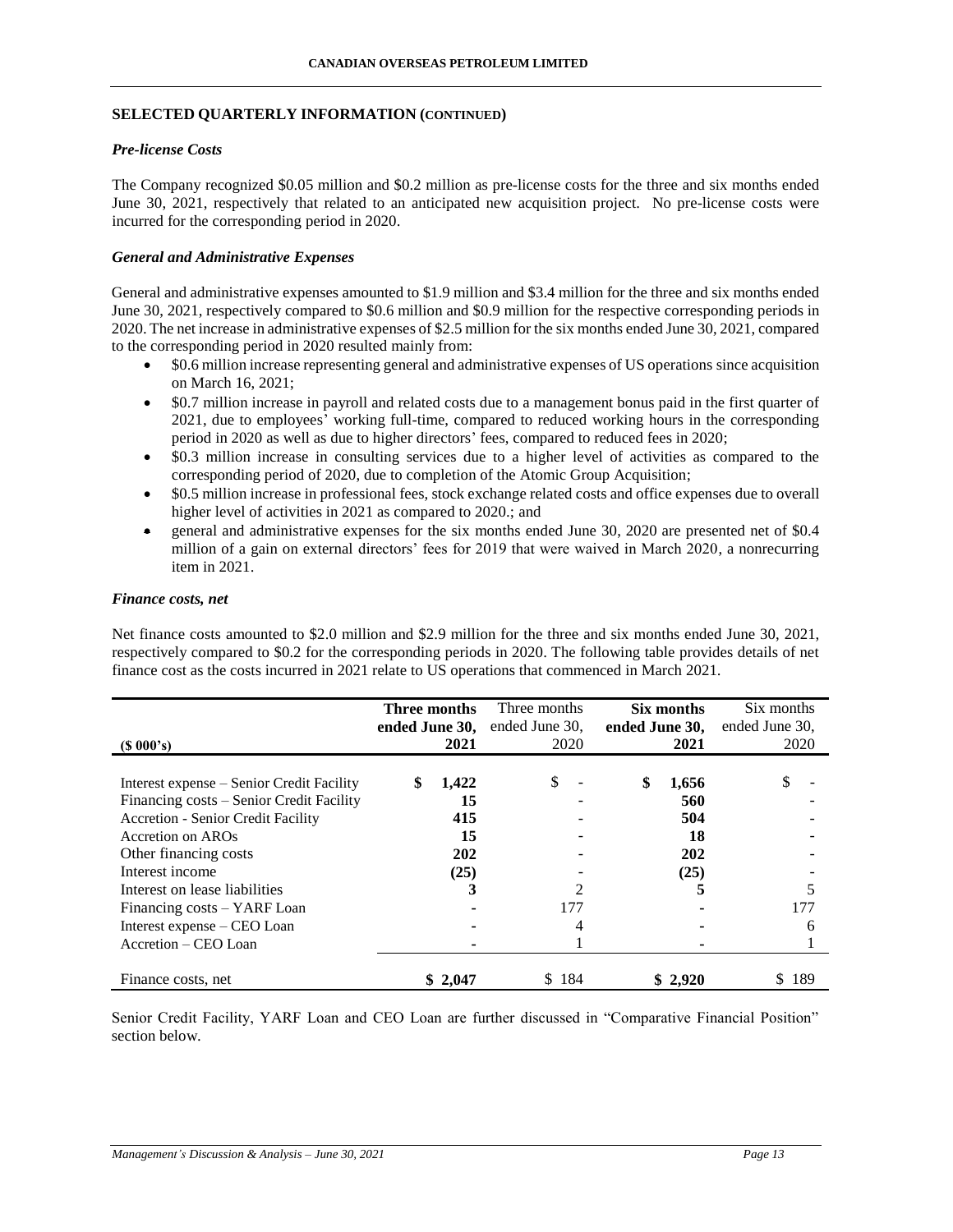# *Loss on derivative liabilities*

For the three and six months ended June 30, 2021, the Company recorded in total a loss on derivative liabilities of \$0.2 million and \$10.9 million, respectively that related to the remeasurement of the fair value of derivative liabilities as follows:

- loss of \$0.2 million and \$8.3 million, respectively for the Unit Warrants derivative liability (as discussed in *"Share Capital"* section),
- loss of \$0.1 million and \$2.5 million, respectively for Lender Warrants derivative liability (as discussed in *"Senior Credit Facility"* section),
- gain of \$0.1 million and \$0.2 million, respectively for LIBOR floor derivative liability (as discussed in *"Senior Credit Facility"* section), and
- gain of \$0.02 million and loss of \$0.3 million, respectively for YARF Warrants derivative liability (as discussed in "*YARF Loan"* section, compared to a loss of \$0.05 million on YARF Warrants derivative recorded for the respective corresponding periods in 2020.

### *Foreign Exchange Gain/(Loss)*

A foreign exchange gain of \$0.007 million and foreign exchange loss of \$0.1 million was recognized for the three and six months ended June 30, 2021, respectively compared to foreign exchange losses of \$0.06 million and \$0.08 million for the corresponding periods in 2020, which relates mainly to the net gain/loss on translation of loans, accounts payable, cash and cash equivalents denominated in currencies other than USD.

### *Loss on Investment in Joint Venture*

The Company currently holds a 50% interest in a jointly controlled entity, ShoreCan. For the six months ended June 30, 2021, the Company charged ShoreCan an interest expense of \$0.2 million (2020 - \$0.2 million), which was included in ShoreCan's general and administrative expenses and interest expense for the corresponding period.

For the three and six months ended June 30, 2021, the Company's share of ShoreCan's losses exceeded the Company's net investment of \$nil and \$1,000 for these periods (\$nil for the corresponding periods in 2020). Accordingly, under the equity method, the Company recognized a loss on the investment in ShoreCan of \$nil and \$1,000 for the three and six months ended June 30, 2021 (\$nil for corresponding periods in 2020).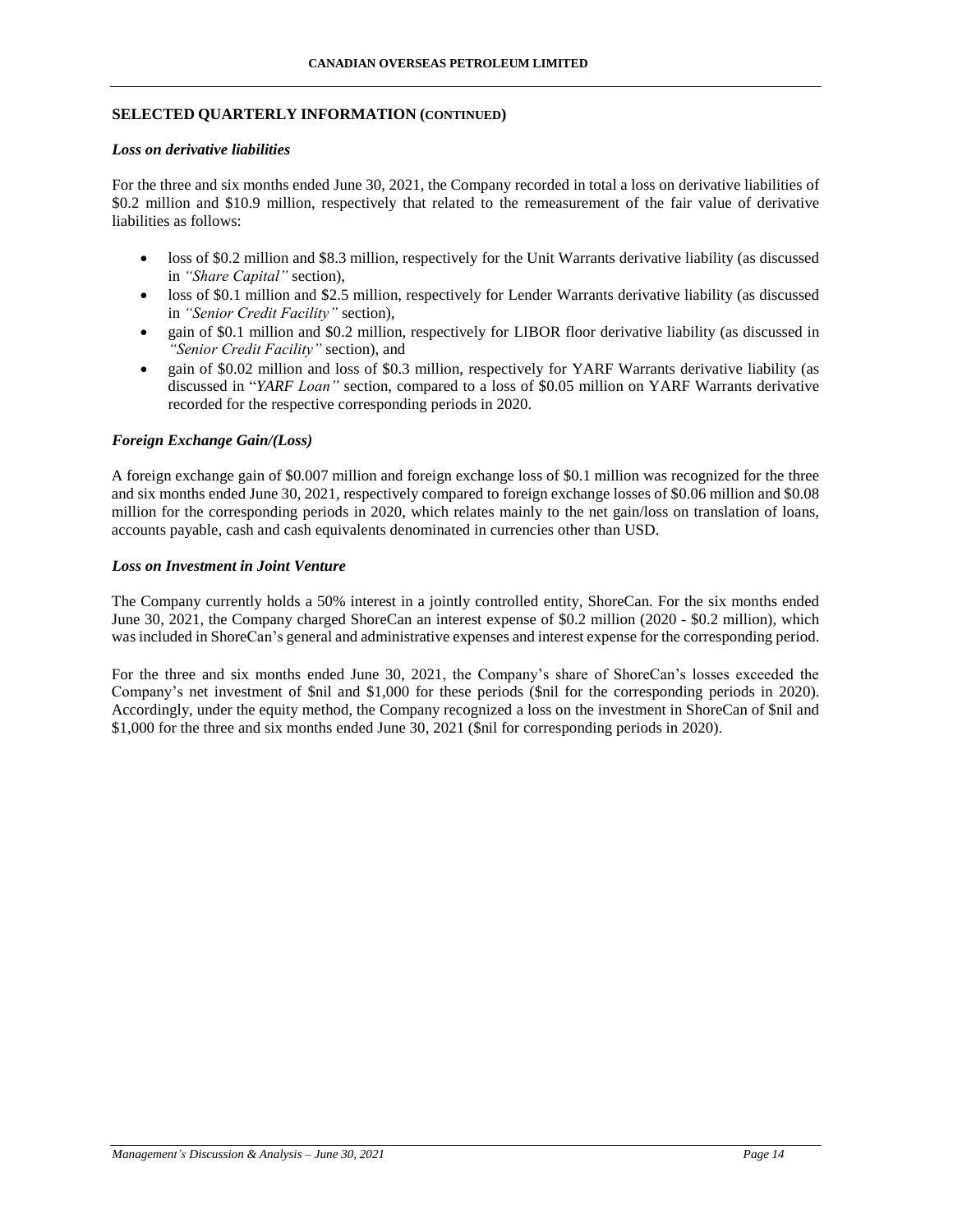### **COMPARATIVE FINANCIAL POSITION ITEMS**

The following table summarizes the Company's financial position as at June 30, 2021, and December 31, 2020:

|                                                   | <b>June 30,</b> | December 31, |
|---------------------------------------------------|-----------------|--------------|
| (\$ 000's) except per share                       | 2021            | 2020         |
| Cash and cash equivalents                         | \$<br>15,552    | \$<br>1,401  |
| Exploration and evaluation assets                 | 1,882           |              |
| Property, plant and equipment, net                | 61,806          | 61           |
| Right of use assets                               | 208             | 229          |
| Commodity derivative current asset                | 193             |              |
| Prepaid purchase price                            |                 | 5,000        |
| <b>Total</b> assets                               | 84,281          | 6,992        |
| Subscription receipts liability                   | 1,886           | 5,472        |
| Short-term loans                                  | 332             | 683          |
| Derivative liabilities - current                  | 10,380          | 91           |
| Derivative liabilities $-$ non-current            | 9,395           |              |
| Senior credit facility                            | 35,466          |              |
| Asset retirement obligations                      | 2,709           |              |
| Commodity derivative liability, net - non-current | 1,271           |              |
| Current portion of lease liabilities              | 79              | 59           |
| Long-term lease liabilities                       | 186             | 216          |
| Total non-current financial liabilities           | 49,027          | 216          |
| Share capital                                     | 174,867         | 142,639      |
| Shareholders' equity/ (deficit)                   | \$13,062        | \$ (595)     |

Recent changes to general economic and industry factors due to the COVID-19 pandemic, their uncertainty and impact on the Company's position and operation are discussed in "*Outlook*" section.

### *Cash and Cash Equivalents*

The increase in cash and cash equivalents of \$14.1 million during the first six months of 2021 represents cash provided by financing activities of \$66.2 million net of cash used in operating activities of \$7.2 million and cash used in investing activities of \$44.9 million. As at June 30, 2021, the cash and cash equivalent balance includes \$1.8 million held in escrow in respect of certain production taxes and royalties payments that need to be held in escrow further to the US legal requirements. See *"Liquidity and Capital Resources"* for further discussion.

### *Exploration and evaluation ("E&E") assets*

As at June 30, 2021, the Company's E&E assets of \$1.9 million relate to the undeveloped area in the Barron Flats Deep Federal Unit in which Atomic holds a 55.56% WI, acquired as part of the Atomic Group Acquisition, that will require further exploration work and is pending a determination of proven or probable reserves. During the three and six months ended June 30 2021, additions to E&E assets amounted to \$0.2 million.

The Company did not have any exploration and evaluation assets as at December 31, 2020.

### *Property, plant and equipment ("PP&E")*

As at June 30, 2021, the Company's net property plant and equipment amounted to \$61.8 million and comprised of \$61.6 million of petroleum assets and \$0.2 million of administrative assets. Petroleum assets relate to two oil producing units that were acquired further to the Atomic Group Acquisition: the BFU and the Cole Creek Unit in Wyoming and a gas pipeline that services the BFU for the purpose of miscible flood injections.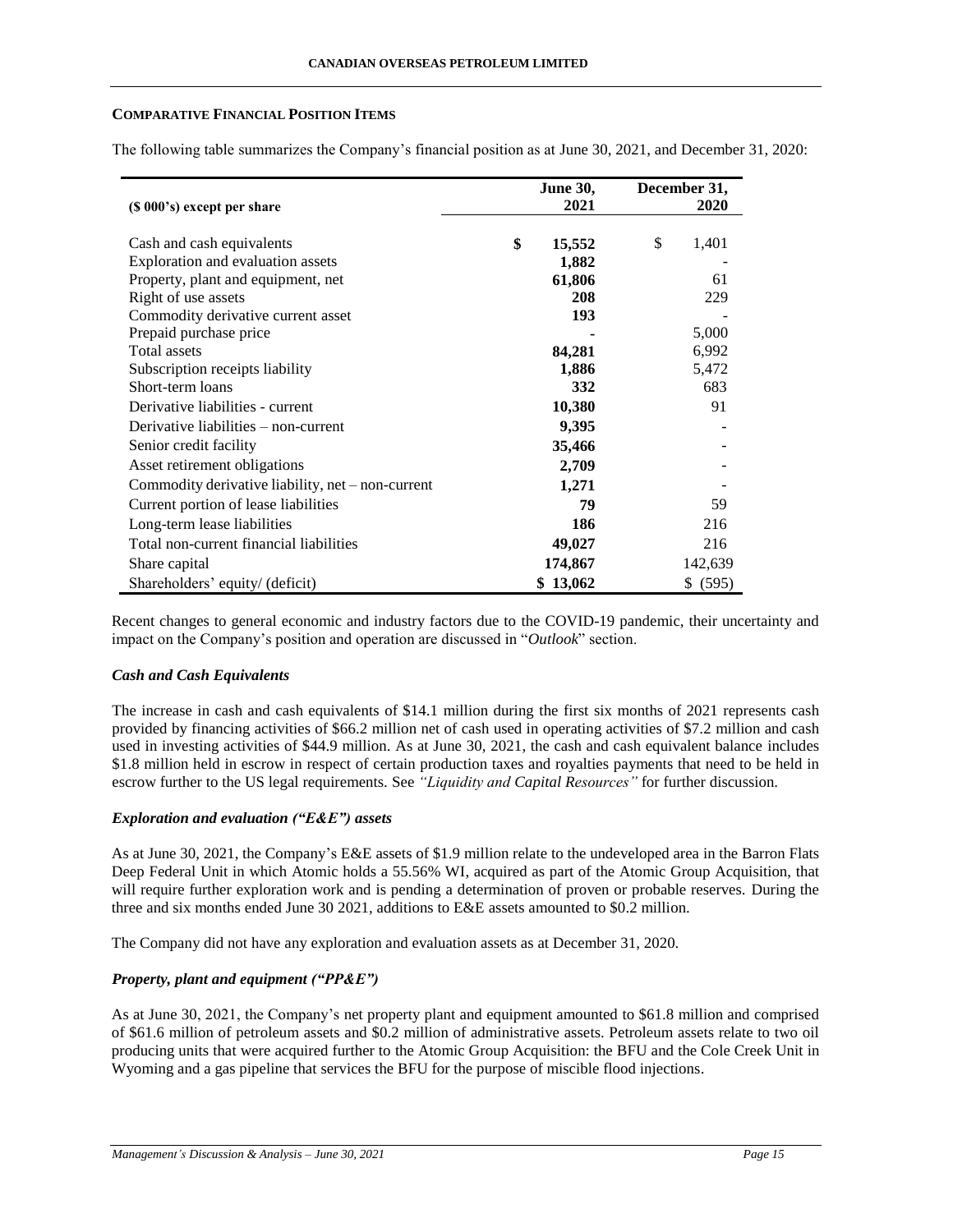### *Property, plant and equipment ("PP&E") (continued)*

Additions to PP&E assets for the three and six months ended June 30, 2021 amounted to \$5.1 million and \$5.3 million, respectively for petroleum assets, \$0.1 million and \$0.2 million, respectively for administrative assets, and an increase in asset retirement obligations amounting to \$nil and \$2.7 million, respectively due to a change in the discount rate since the March 16, 2021 acquisition.

There were no developed and producing petroleum assets as at December 31, 2020.

### *Right of Use Assets*

As at June 30, 2021, the Company had right-of-use assets of \$0.2 million in respect of the office lease in Calgary, Canada and \$0.01 million in respect of the Lakewood, Colorado office lease, compared to \$0.2 million as at December 31, 2020 that related only to the Calgary office. The Company amortized its right-of-use assets on a straight-line basis over the term of the office lease contract.

### *Commodity Derivative Assets / Liabilities*

Effective March 15, 2021, in anticipation of the Closing of the Atomic Group Acquisition and satisfying conditions attached to the Senior Credit Facility, the Company entered into a master risk management agreement with a counter party. These risk management contracts are not entered into for trading nor speculative purposes.

|                  |                                   | <b>Total notional</b><br>quantity                  |                                       | <b>Contracts</b><br>price per GAL | <b>Fair Value</b><br>at June 30, |
|------------------|-----------------------------------|----------------------------------------------------|---------------------------------------|-----------------------------------|----------------------------------|
| <b>Commodity</b> | <b>Fixed price</b><br><b>SWAP</b> | (Gallon (GAL);<br>Barrel (BBL))                    | <b>Term</b>                           | or<br><b>BBP/Monthly</b>          | 2021<br>(S 000's)                |
|                  |                                   |                                                    |                                       |                                   |                                  |
|                  |                                   |                                                    | July 1, 2021 to                       |                                   |                                  |
| Crude oil        | <b>WTI Futures</b>                | 156,773 BBL                                        | December 31, 2021                     | \$61.28                           | (1, 474)                         |
|                  |                                   |                                                    | January 1, 2022 to                    |                                   |                                  |
| Crude oil        | <b>WTI Futures</b>                | 384,187 BBL                                        | December 31, 2022                     | \$56.58                           | (3,146)                          |
|                  |                                   |                                                    | January 1, 2023 to                    |                                   |                                  |
| Crude oil        | <b>WTI Futures</b>                | 416,772 BBL                                        | February 29, 2024                     | \$52.87                           | (2,563)                          |
|                  |                                   |                                                    | <b>Commodity derivative liability</b> |                                   | (7, 183)                         |
|                  |                                   |                                                    |                                       |                                   |                                  |
|                  | Normal                            |                                                    | July 1, 2021 to                       |                                   |                                  |
| <b>Butane</b>    | Butane (NC4)                      | 5,686,608 GAL                                      | December 31, 2021                     | \$0.930                           | 1,703                            |
|                  | Normal                            |                                                    | January 1, 2022 to                    |                                   |                                  |
| <b>Butane</b>    | Butane (NC4)                      | 11,110,302 GAL                                     | December 31, 2022                     | \$0.768                           | 2,645                            |
|                  | Normal                            |                                                    | January 1, 2023 to                    |                                   |                                  |
| <b>Butane</b>    | Butane (NC4)                      | 9,921,552 GAL                                      | February 29, 2024                     | \$0.670                           | 1,757                            |
|                  |                                   |                                                    | <b>Commodity derivative asset</b>     |                                   | 6,105                            |
|                  |                                   |                                                    |                                       |                                   |                                  |
|                  |                                   |                                                    | Net derivative liability              |                                   | (1,078)                          |
|                  |                                   |                                                    |                                       |                                   |                                  |
|                  |                                   | Short-term portion - commodity derivative assets   |                                       |                                   | 193                              |
|                  |                                   |                                                    |                                       |                                   |                                  |
|                  |                                   | Long-term portion - commodity derivative liability |                                       |                                   | (1,271)                          |

(1) WTI refers to West Texas Intermediate, a grade of light sweet crude oil used as benchmark pricing in the United States.

(2) Floating Price of the Oil contracts for each contract month is equal to the arithmetic average of the NYMEX Light Sweet Crude Oil Futures first nearby contract settlement price for each business day that it is determined during the contract month.

(3) Floating Price of the Gas contracts for each contract month is equal to the arithmetic average of the OPIS Mt. Belvieu Butane (non-LDH) for each business day during the contract month.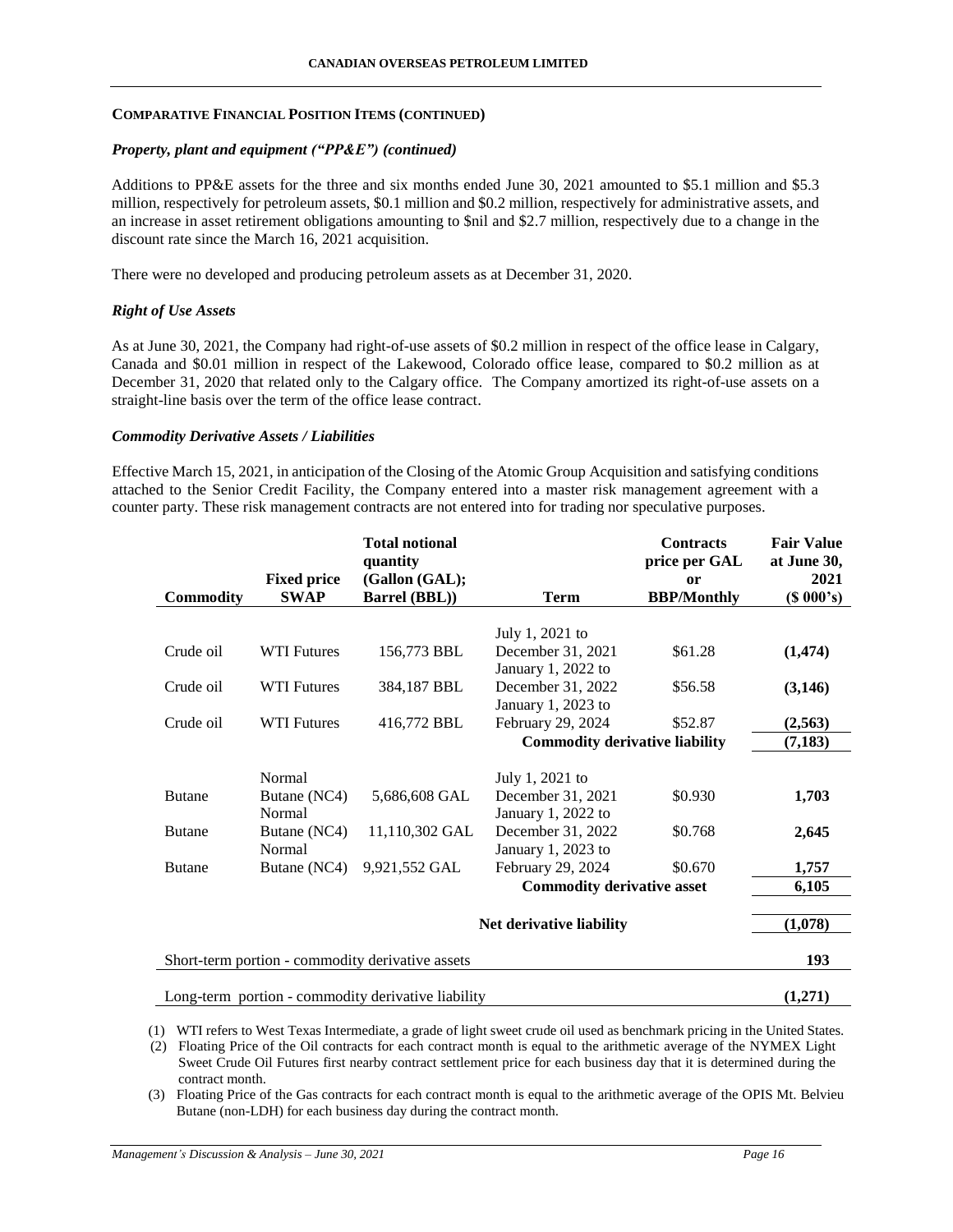### *Commodity Derivative Assets / Liabilities (continued)*

The resulting fair value of these contracts has been recognized in the consolidated statement of financial position as a current commodity derivative asset of \$0.2 million and a long term commodity derivative liability of \$1.3 million as at June 30, 2021. The maximum credit exposure of these derivative assets and liabilities is the carrying value. The Group mitigates this risk by entering into transactions with long-standing, reputable counterparties and partners.

### *Prepaid Purchase Price*

In connection with the Atomic Group Acquisition, the Company made a non-refundable deposit payment of \$1 million on December 15, 2020 (due upon signing the SPA) and paid a refundable deposit of \$4 million on December 31, 2020. Accordingly, \$5 million was recognized as a prepaid purchase price in the Company's consolidated statement of financial position as at December 31, 2020. The Atomic Group Acquisition was completed on March 16, 2021 (as discussed in details in "*Overview and Overall Performance*" section).

### *Investment in Joint Venture*

The Company's investment in joint venture, relates to a 50% share of ShoreCan, the jointly controlled entity and represents a 50% share in ShoreCan's assets and liabilities. As the Company's share of ShoreCan's net liabilities exceeded the Company's net interest in ShoreCan as at June 30, 2021, under the equity method, the Company discontinued recognizing its share of future losses and the carrying amount of the investment in the jointly controlled entity was \$nil as at June 30, 2021 (\$nil as at December 31, 2020). Investment in ShoreCan is further discussed in section "Commitments and Contractual Obligations".

### *Total Assets*

Total assets increased by \$77.3 million from \$7.0 million as at December 31, 2020 to \$84.3 million as at June 30, 2021. This increase is mainly a result of an increase in non-current assets due to the Atomic Group Acquisition completed on March 16, 2021 and an increase in cash and cash equivalents from proceeds of issuances of common shares.

### *Subscription Receipts Liability*

On June 29, 2021, the Company received funds of £1.37 million (\$1.89 million) in respect of an exercise of 525,000,000 Unit Warrants (discussed in the *"Share Capital"* section) for which the related Common Shares were issued on July 2, 2021. Accordingly, the Company recognized a subscription receipt liability of \$1.89 million in its statement of financial position as at June 30, 2021.

Proceeds from the Non-brokered Placing (discussed in *"Share Capital"* section) that were received in December 2020 (i.e. in advance of the actual issuance of the respective Common Shares in January 2021) in the amount of £3.9 million (\$5.3 million) were recognized as a subscription receipts liability in current liabilities as at December 31, 2020. In addition, the subscription receipts liability balance as at December 31, 2020 includes the Company's obligation to issue units to the CEO at a value of £115,000 (\$157,000) further to the CEO Loan conversion (discussed further in *"Share Capital"*) and to issue units to Company's directors at a value of \$46,000, further to the Directors' participation in the Non-brokered Placing. All shares related the Non-brokered Placing were issued in January 2021.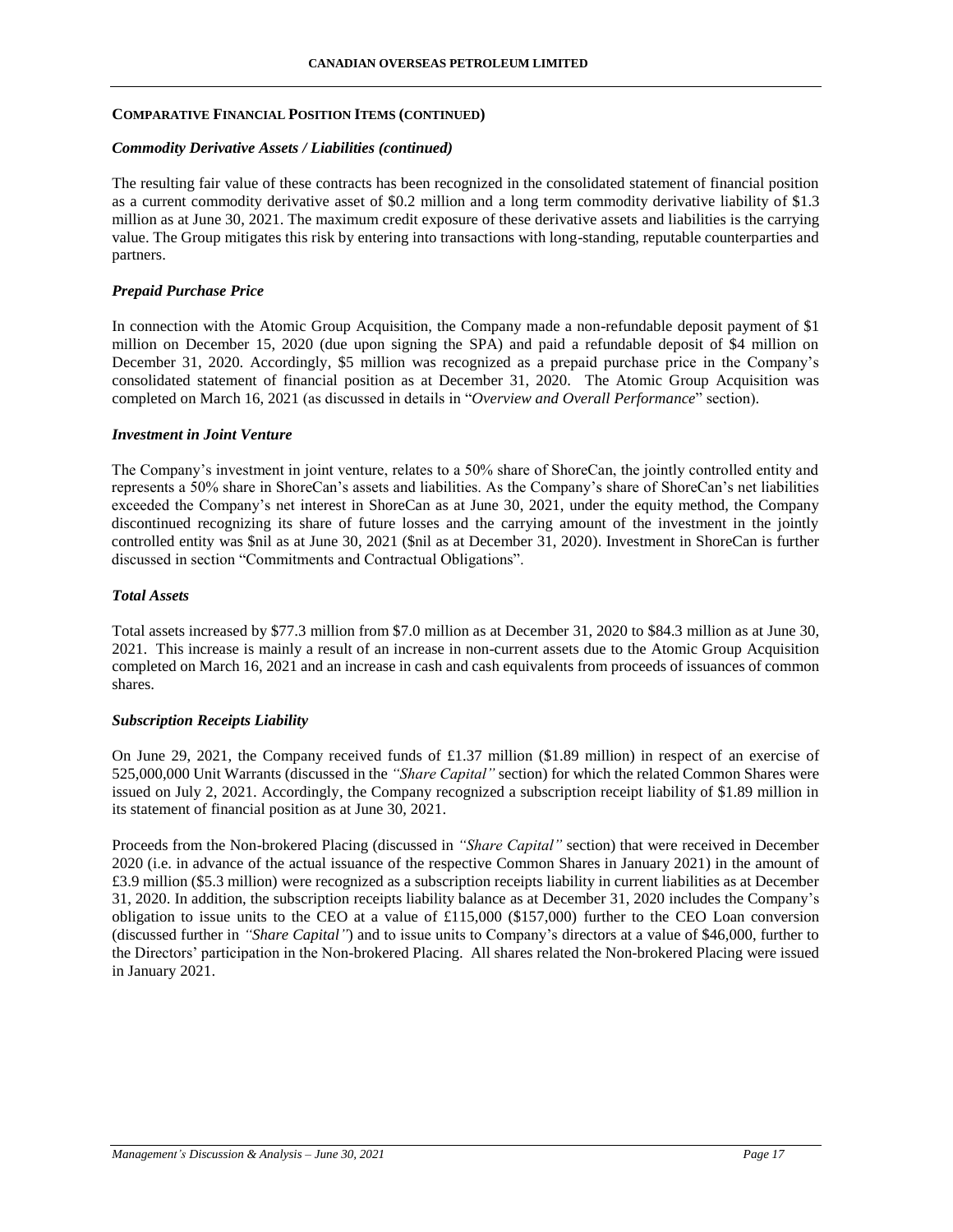### *PPP Note - \$0.3 million as at June 30, 2021*

Further to the Atomic Group Acquisition, the Company assumed a loan entered into by one of the Atomic Group companies. On April 14, 2020, SWP entered into an unsecured promissory note in the amount of \$0.33 million under the Paycheck Protection Program (the "PPP Note"). The Paycheck Protection Program was established under the Coronavirus Aid, Relief, and Economic Security Act (the "CARES Act") and is administered by the U.S. Small Business Administration (the "SBA"). The annual interest rate on the PPP Note is 0.98%. Monthly principal and interest payments were deferred for a period of six months after the date of the loan. If the loan is not forgiven, equal monthly payments of principal and interest commence one month after the deferral period and until the maturity on April 13, 2022.

Under the terms of the CARES Act, PPP Note recipients can apply for and be granted forgiveness for all or a portion of the loan granted under the PPP. Under terms of CARES Act, these funds were to be used for payroll and utility payments.

On April 26, 2021 SWP applied for forgiveness of the full promissory note and on July 1, 2021 the SBA approved the full forgiveness of PPP Note.

### *YARF Loan - \$0.7 million as at December 31, 2020*

On June 15, 2020, the Company entered into a loan agreement with YA II PN, Ltd ("YA") and Riverfort Global Opportunities PCC ("RF" and, together with YA, the "YARF Lenders" or "YARF") for an unsecured facility (the "Loan Agreement") of £636,000 i.e. approximately \$786,000 ("YARF Loan"). Each drawdown was repayable in cash six months from its respective drawdown date.

The total balance of YARF Loan of £500,000 (\$683,000) outstanding as at December 31, 2020 was repaid in accordance with the YARF Loan agreement: £100,000 (\$136,000) on January 5, 2021 and £400,000 (\$547,000) on February 5, 2021.

Further to the YARF Loan agreement, on July 2, 2020, the Company issued, as additional compensation to the YARF Lenders, a total of 100,000,000 common share purchase warrants (the "YARF Warrants") exercisable within 24 months, at an exercise price of £0.0039 (\$0.0049) per share. These YARF warrants are still outstanding as at June 30, 2021.

The YARF Warrants' exercise price is in GBP, and the Company's functional currency is in USD. As there is variability in these exchange rates, the YARF Warrants are classified as a derivative financial instrument and subsequently revalued on each balance sheet date. The fair value of YARF Warrants was estimated (using a Black-Scholes option pricing model) at \$91,000 as at December 31, 2020 and \$390,000 as at June 30, 2021.

Accordingly, the Company recognized a loss on derivative liability of \$0.3 million and a related foreign exchange loss of \$0.005 million in its statement of comprehensive loss for the six months ended June 30, 2021.

The following assumptions were used for Black-Scholes option pricing model to estimate the fair value of the YARF Warrants at the dates of valuation:

|                               | June 30, 2021 | December 31, 2020 |
|-------------------------------|---------------|-------------------|
| Risk-free interest rate       | 0.039%        | $-0.181%$         |
| Weighted average life (years) | 1.0           | 1.5               |
| Expected volatility           | 90%           | 90%               |
| Expected dividend yield       | $0\%$         | $0\%$             |
| COPL's stock price*           | \$0.0081      | \$0.0032          |

\*Closing price on the LSE or the CSE, translated into USD as at the date of valuation.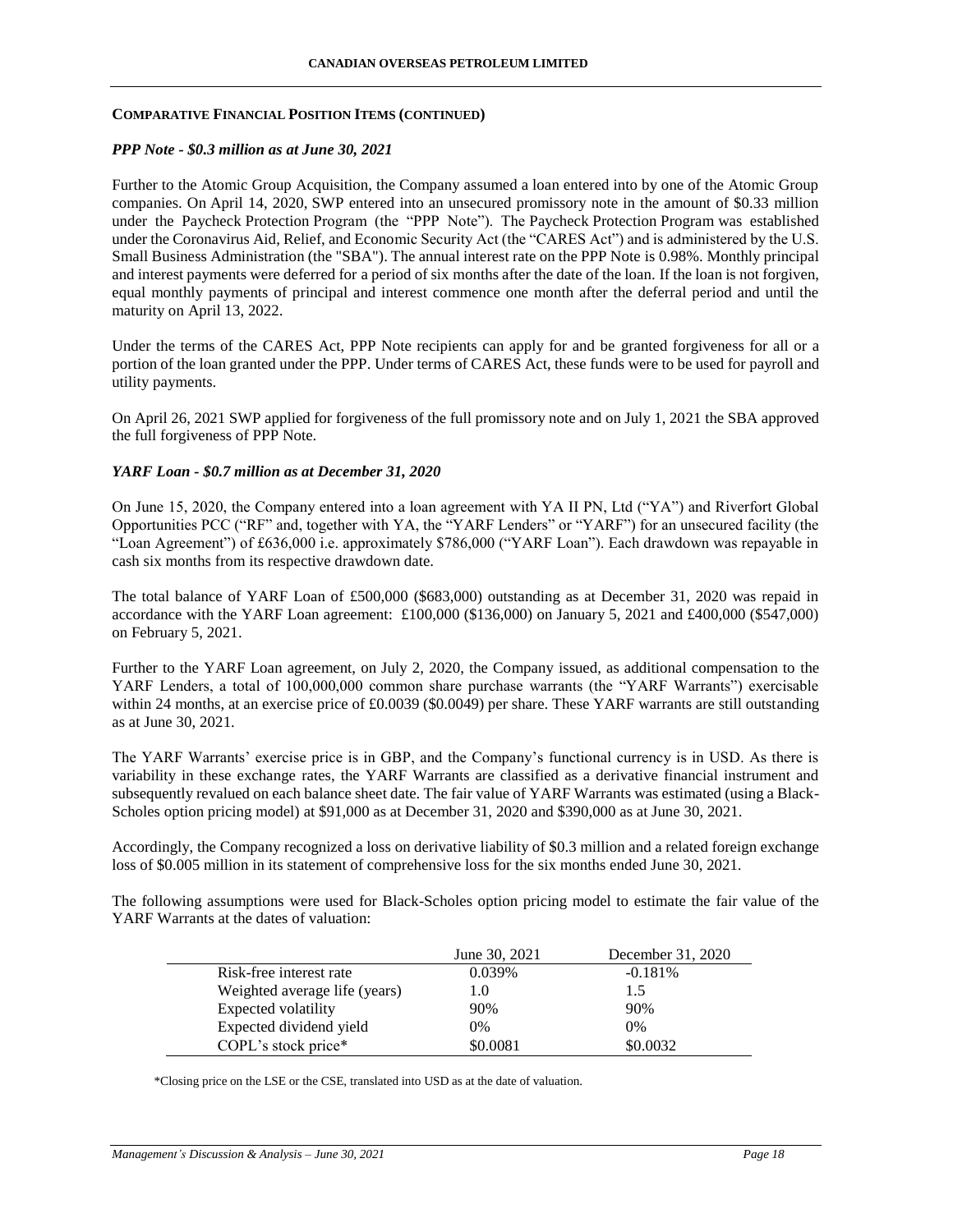#### *Derivative liabilities*

Total current derivative liabilities amounted to \$10.4 million as at June 30, 2021 and were comprised of a derivative liability in respect of Unit Warrants in the amount of \$10 million (as described below in "*Share Capital*" section) and a derivative liability in respect of the YARF Warrants in the amount of \$0.4 million (as described in "*YARF loan*" section). As at December 31, 2020, the total balance of current derivative liabilities in the amount of \$0.1 million related to a derivative liability on YARF Warrants.

Total non-current derivative liabilities amounted to \$9.4 million as at June 30, 2021 and were comprised of a derivative liability on the Lender Warrants in the amount of \$7.4 million and a derivative liability on the LIBOR floor in respect of the Senior Credit Facility in the amount of \$2.0 million (as described in details in "*Senior Credit Facility*" section).

### *Senior Credit Facility*

The Atomic Group Acquisition was funded in part with debt through a loan agreement dated March 16, 2021 between a US based Global Investment Firm (the "Lender") and COPL America Inc. ("COPL America" or the "Borrower") repayable within a 4 year term (collectively, the "Senior Credit Facility" or the "SCF"). To fund the Atomic Group Acquisition, the Company drew an initial principal loan amount of \$45 million. The amount funded to COPL America of approximately \$43.2 million (net of financing costs and transaction costs) was used to settle Atomic's previously outstanding external debt of \$26.079 million, a \$10 million payment to the Seller, the \$5 million of the Purchase Price initially withheld and paid subsequent to Closing, and the remainder for funding ongoing operations of COPL America (as discussed in details in "*Overview and Overall Performance*" section).

The Senior Credit Facility agreement is subject to an interest rate of LIBOR (with a floor of 2%) plus 10.5% per annum with such interest to be paid monthly in arrears. From the first anniversary of the Senior Credit Facility the outstanding loan principal will be repaid monthly by COPL America cash resources in excess of \$2.5 million, and COPL America may prepay amounts outstanding subject to prepayment premiums from the first anniversary of the loan. The Senior Credit Facility includes the following covenants: spending on capex subject to lender approval, and the maintenance of certain financial ratios for asset coverage (1.50:1.00), a leverage ratio (range of 2.50 to 3.00:1) and liquidity (45-day minimum average balance of unrestricted cash must be at least \$2.5 million). Financial ratios covenants are applicable for the periods commencing after the first anniversary of the Senior Credit Facility. The Senior Credit Facility did not require security or guarantees provided by the Company or its wider group outside of the USA and all financial ratios are calculated with reference to COPL America and its US subsidiaries only. The Senior Credit Facility has an accordion feature whereby the Borrower may draw upon up to a further \$20 million for future development, at the sole discretion of the Lender. As at June 30, 2021, the accordion feature was not drawn down.

Under a separate warrant agreement dated March 16, 2021, the Lender was granted five (5) warrants representing 5% of the Common Shares of COPL America for \$0.01 per Common Share (the "Lender Warrants"). These warrants are not exercisable until the Senior Credit Facility is prepaid or at maturity. On maturity, the Lender would be entitled to redeem such warrants for an amount of cash equal to the greater of approximately 5% of the Company's market capitalization or 5% of the net asset value of COPL America at such time. These warrants were issued as a requirement of the lender for providing the Senior Credit Facility and are part of the cost of debt and factored into overall determination of the effective interest rate for the facility. As the Lender Warrants are a puttable financial instrument at the option of the holder, the Company cannot avoid issuing cash to the holder and they are classified as derivative liabilities recognized at fair value upon issuance and measured at each reporting period end with changes in fair value recognized in net earnings (loss).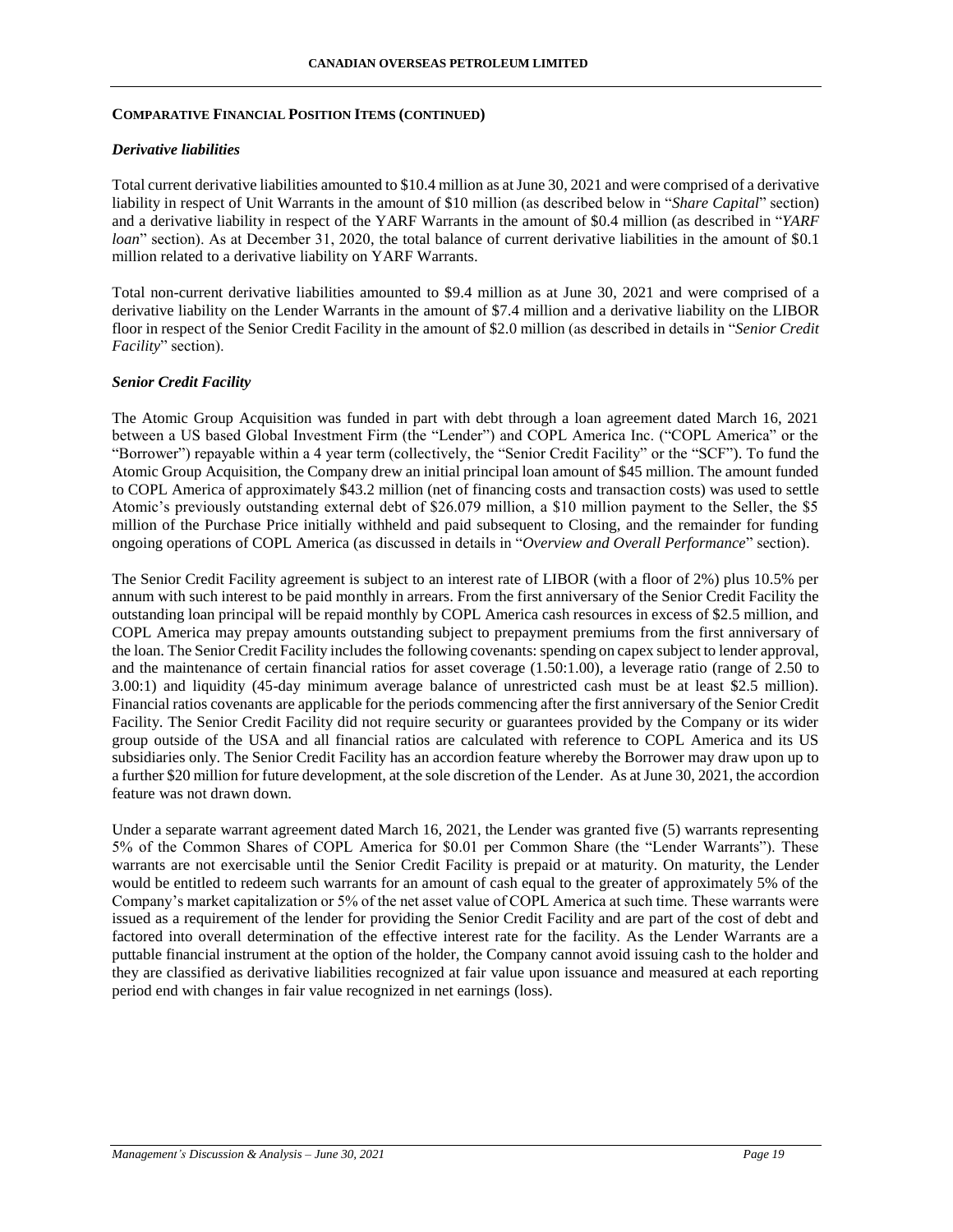#### *Senior Credit Facility (continued)*

The following table provides a summary of Senior Credit Facility including associated derivative liabilities as at June 30, 2021:

| (\$000's)                                           | <b>Senior</b><br>Facility | <b>Derivative</b><br><b>Liabilities</b> | <b>Total</b> |
|-----------------------------------------------------|---------------------------|-----------------------------------------|--------------|
|                                                     |                           |                                         |              |
| Principal amount                                    | \$.<br>45,000             |                                         | 45,000<br>\$ |
| Lender's closing and legal costs (c)                | (1,870)                   |                                         | (1,870)      |
| Borrower's closing and legal costs (c)              | (1,560)                   |                                         | (1,560)      |
| Initial valuation of Lender Warrants (a)            | (4,900)                   | 4,900                                   |              |
| Initial valuation of LIBOR floor (b)                | (2,252)                   | 2,252                                   |              |
| Financing costs expensed upon initial valuation (c) | 545                       |                                         | 545          |
| Lender Warrants revalued as at June 30, 2021 (a)    |                           | 2,480                                   | 2,480        |
| LIBOR floor revaluation as at June 30, 2021         |                           | (237)                                   | (237)        |
| Accretion                                           | 504                       |                                         | 504          |
| <b>Total</b>                                        | 35,466                    | 9.395                                   | 44,861       |

As at March 16, 2021, the fair value of the Senior Credit Facility of \$45 million was assigned as follows: \$35.0 million (net of financing costs of \$2.8 million) to the Senior Facility, \$4.9 million to the Lender Warrants and \$2.3 million to the LIBOR floor.

- (a) As at March 16, 2021 (date of issuance), the fair value assigned to the Lender Warrants of \$4.9 million was determined using 5% of COPL's market capitalization on a fully diluted basis, which was greater than 5% of the net asset value of COPL America. During the period from date of issuance to June 30, 2021, no Lender Warrants could be exercised. As at June 30, 2021, the Lender Warrants were revalued at \$7.4 million using 5% of COPL's market capitalization on a fully diluted basis. The resulting change in fair value of \$2.5 million was recognized in the net loss for the six months ended June 30, 2021.
- (b) The LIBOR floor was assessed to be an embedded derivative. As at March 16, 2021, the LIBOR floor was inthe-money, and the forward curve for 1-month LIBOR over the term of the Senior Credit Facility indicates that it will remain in the money for the duration of the Senior Credit Facility. Therefore, the LIBOR floor is not closely related to the host debt contract (\$45 million), and is recognized as a derivative liability that is revalued at each reporting period end with resulting changes in fair value recognized in net earnings (loss). As at June 30, 2021, the LIBOR floor was revalued at \$2 million and the resulting change in fair value of \$0.2 million was recognized as gain on derivative liability for the six months ended June 30, 2021.
- (c) Aggregate financing costs associated with the Senior Credit Facility incurred was \$3.4 million that was allocated amongst these three components of the Senior Credit Facility based on the relative fair value of each component. The costs associated with the loan portion of \$35.0 million form part of the amortized costs of the loan used to determine the effective interest rate of 20.93%. The proportionate financing costs of \$0.5 million associated with the derivative liabilities of the LIBOR floor with a fair value of \$2.3 million and the Lender Warrants with a fair value of \$4.9 million, respectively were expensed on the inception date of the debt.

During the three and six months ended June 30, 2021, the Company paid interest on this loan in the amount of \$1.42 million and \$1.66 million, respectively.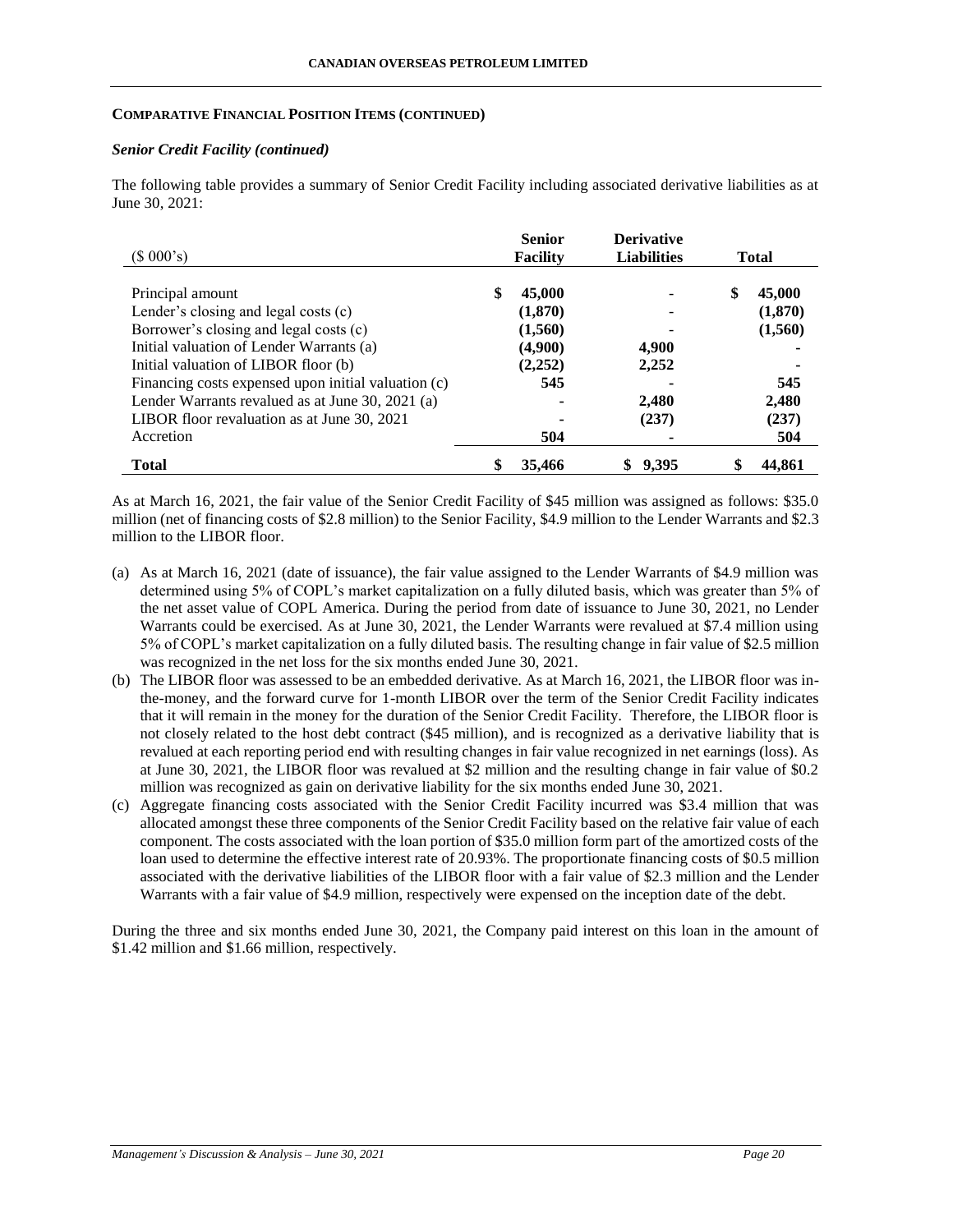#### *Assets Retirement Obligations*

The Company's asset retirement obligations relate to net ownership interests in oil and gas assets (including well sites and processing facilities) that were acquired further to the Atomic Group Acquisition. The Company estimates the undiscounted value of its total asset retirement obligations to be \$7.9 million as at June 30, 2021. These obligations are expected to be incurred between 2022 and 2075, with the majority anticipated to be incurred between 2059 and 2075. The asset retirement obligation is calculated using a discount factor being the risk-free rate related to the liability and is based on the US long-term bond rate. As at June 30, 2021, the discount factor was 2.3% based on the risk-free rate based on the US long-term bond rate and an inflation rate of 2.5% per annum. As at June 30, 2021 estimated discounted value of the Company's total asset retirement obligations amounted to \$2.7 million.

### *Lease Liabilities*

The Company's lease obligations relate to its offices in Calgary, Canada and Lakewood, Colorado. The lease obligations have been measured at the present value of the lease payments, discounted using the Company's incremental borrowing rate of 3.63% for Calgary's office as at June 30, 2021 and December 31, 2020. As at June 30, 2021 the current portion of lease liabilities amounted to \$0.08 million and long-term portion of lease liabilities amounted to \$0.2 million (\$0.06 million and \$0.2 million as at December 31, 2021, respectively).

#### *Shareholders' Equity*

The shareholders' equity increased from \$0.6 million deficit as at December 31, 2020 to \$13.1 million equity as at June 30, 2021. This increase of \$13.7 million resulted mainly from a:

- net increase in share capital of \$32.2 million (as described below in *"Share Capital"* section) mainly related to shares issued further to Non-brokered and Brokered Placings of \$30.7 million;
- increase in warrants in the amount of \$1.0 million, representing the fair value of Finders' and Broker's warrants issued;
- increase in deficit as a result of a comprehensive loss of \$19.5 million incurred for the six months ended June 30, 2021.

### **SHARE CAPITAL**

#### *Non-brokered Placing*

During first quarter of 2021, further to a non-brokered placing closed in the UK (the "Non-brokered Placing"), the Company issued total of 4,442,500,000 units at a price of £0.002 (\$0.0027) per unit for gross proceeds of £8.9 million (\$12.1 million). Each unit consists of one Common Share and one half of one common share purchase warrant ("Unit Warrant"). Each Unit Warrant entitles the holder thereof to purchase one Common Share at an exercise price of £0.0026 (\$0.0035) per share on or before January 8, 2022.

The 4,442,500,000 Common Shares related to Non-brokered Placing were issued as follows:

- $1,050,000,000$  on January 8, 2021,
- 2,062,500,000 on January 11, 2021,
- 325,000,000 on January 12, 2021,
- 188,586,000 on January 14, 2021,
- 575,000,000 on January 26, 2021,
- 23,589,000 on February 17, 2021,
- 8,300,000 on February 26, 2021,
- 75,000,000 on March 9, 2021 and
- 134,525,000 on March 12, 2021.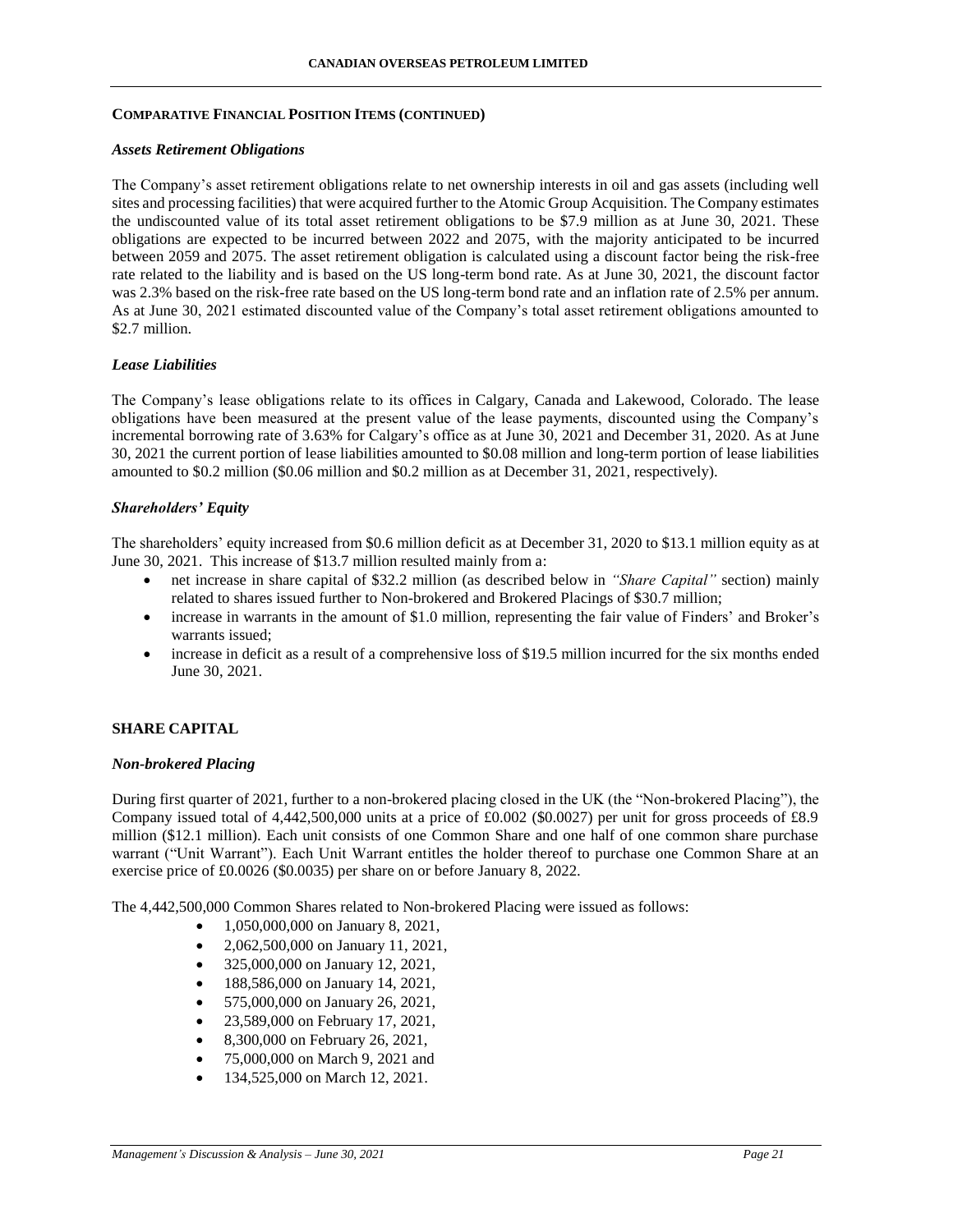### *Non-brokered Placing (continued)*

In addition, on January 11, 2021, 57,500,000 units with a value of £115,000 (\$155,000) at a deemed price £0.002 per unit were issued to the Company's CEO further to the extinguishment of the CEO Loan agreed to be on corresponding terms as the Non-brokered Placing (further to a placing agreement signed with the CEO on December 23, 2020).

The fair value of 2,250,000,000 Unit Warrants was estimated at \$2.1 million (using a Black-Scholes option pricing model with assumptions as noted in a table below) and was netted against proceeds from share capital and a derivative liability of \$2.1 million was recognized as at January 8, 2021 (legal issue date of the Unit Warrants). The Unit Warrants' exercise price is denominated in GBP, and the Company's functional currency is USD. Accordingly, due to variability in these exchange rates, the Unit Warrants are classified as a derivative financial instrument.

The derivative liability of the Unit Warrants outstanding (i.e. net of 102,500,000 Unit Warrants that were exercised in March and April 2021, as discussed below) was revalued as at June 30, 2021 and a related derivative loss of \$8.3 million on derivative liability was recognized for the six months ended June 30, 2021. The derivative liability in respect of Unit Warrants outstanding as at June 30, 2021 was estimated at \$10 million, using a Black-Scholes option pricing model with the assumptions as noted in the table below.

In connection with the Non-brokered Placing, the Company paid/issued:

- to a first finder a cash finder's fee of £35,000 (\$47,500) and issued 18,750,000 common share purchase warrants ("1st Finder's Warrants") as additional compensation to the finder;
- to a second finder on March 9, 2021 the Company issued 285,041,750 Common Shares as a payment for a finder's fee, representing a 7% commission in respect of placings arranged by the second finder. Accordingly, the Company recognized \$1.3 million (£1 million), being the fair value of these shares as at the issue date, as an addition to the share capital and an addition to share issue costs related to the Nonbrokered Placing. In addition, the Company issued 305,401,875 common share purchase warrants ("2nd Finder's Warrants") as additional compensation for the finder.

Each 1<sup>st</sup> and 2<sup>nd</sup> Finder's Warrants entitle the holder, thereof, to purchase one Common Share at an exercise price of £0.0026 (\$0.0035) per Common Share on or before January 8, 2022. The fair value of the finders' warrants, estimated (using a Black-Scholes option pricing model with assumptions as noted in a table below) at \$18,000 for the 1<sup>st</sup> and  $2<sup>nd</sup>$  Finder's Warrants and \$289,000 for the  $2<sup>nd</sup>$  Finder's Warrants was recognized as equity (warrants) and netted against proceeds from Non-brokered Placing (as share issue costs).

Proceeds from the Non-brokered Placing that were received in December 2020 (i.e., in advance of the actual issue of respective units in January 2021) in the amount of £3.9 million (\$5.3 million) were recognized as subscription receipts liability in current liabilities as at December 31, 2020.

The net proceeds from the Non-brokered Placing were used to make initial, partial payments of the purchase price for the Atomic Group Acquisition (as described in "*Overview and Overall Performance*" section) as well as to cover the Company's ongoing general and administrative costs.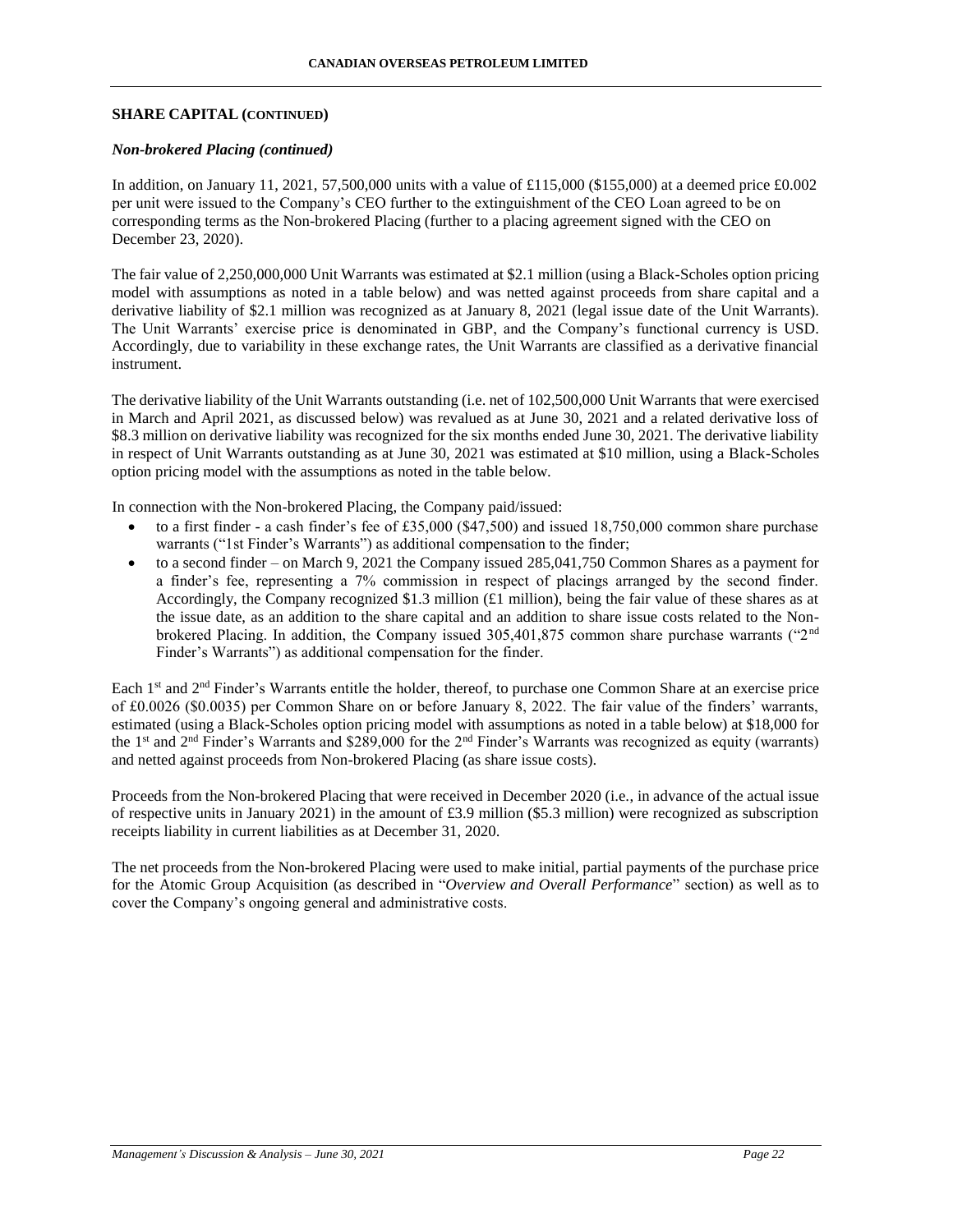### *Non-brokered Placing (continued)*

The following assumptions were used for the Black-Scholes option pricing model to estimate the fair value of Unit Warrants and Finders' Warrants at valuation dates:

|                               | January 8, 2021 | June 30, 2021 |  |
|-------------------------------|-----------------|---------------|--|
|                               |                 |               |  |
| Risk-free interest rate       | $-0.036\%$      | 0.068%        |  |
| Weighted average life (years) | 0.75            | 0.53          |  |
| Expected volatility           | 90%             | 90%           |  |
| Expected dividend yield       | $0\%$           | $0\%$         |  |
| COPL's stock price*           | \$0.0033        | \$0.0081      |  |
|                               |                 |               |  |

\*Closing price on the LSE or the CSE, translated into USD as at the date of valuation.

In March and April 2021, further to an exercise of Unit Warrants, the Company received in total \$368,000 and issued 102,500,000 Common Shares as follows:

- 12,500,000 on March 9, 2021,
- 25,000,000 on March 23, 2021,
- 62,500,000 on March 31, 2021, and
- 2,500,000 on April 12, 2021.

The fair value of the exercised Unit Warrants estimated at \$0.5 million in total was recognized as an addition to the share capital and a respective decrease in the derivative liability. The following assumptions were used for Black-Scholes option pricing model to estimate the fair value of Unit Warrants exercised:

|                               | March 9, 2021 | March 23, 2021 | March 31, 2021 | April 12, 2021 |
|-------------------------------|---------------|----------------|----------------|----------------|
|                               |               |                |                |                |
| Risk-free interest rate       | 0.065%        | 0.054%         | 0.053%         | $0.077\%$      |
| Weighted average life (years) | 0.58          | 0.55           | 0.52           | 0.49           |
| Expected volatility           | 90%           | 90%            | 90%            | 90%            |
| Expected dividend yield       | 0%            | 0%             | $0\%$          | $0\%$          |
| COPL's stock price*           | \$0.0048      | \$0.0119       | \$0.0080       | \$0.0080       |

\* Closing price on the LSE or the CSE, translated into USD as at the date of valuation.

### *Brokered Placing*

On March 11, 2021, further to a brokered placing closed in the UK (the "Brokered Placing"), the Company issued a total of 4,171,562,500 Common Shares at a price of £0.0032 (\$0.0045) per share for gross proceeds of £13.3 million (\$18.7 million).

In connection with the Brokered Placing, on March 11, 2021 the Company issued 203,437,500 Common Shares as a partial payment of a broker's fee and paid in cash a remaining broker's fee of £189,000 (\$259,000), representing in total approximately a 6% commission in respect of the Brokered Placing. The Company recognized \$1.0 million (£0.7 million), being the fair value of these broker's shares as at the issue date, as an addition to the share capital and an addition to share issue costs related to the Brokered Placing.

The Company also issued 262,500,000 common share purchase warrants ("Broker's Warrants") to the broker as additional compensation. Each Broker's Warrant entitles the holder thereof to purchase one Common Share of the Company at an exercise price of £0.0032 (\$0.0044) per Common Share on or before March 8, 2023.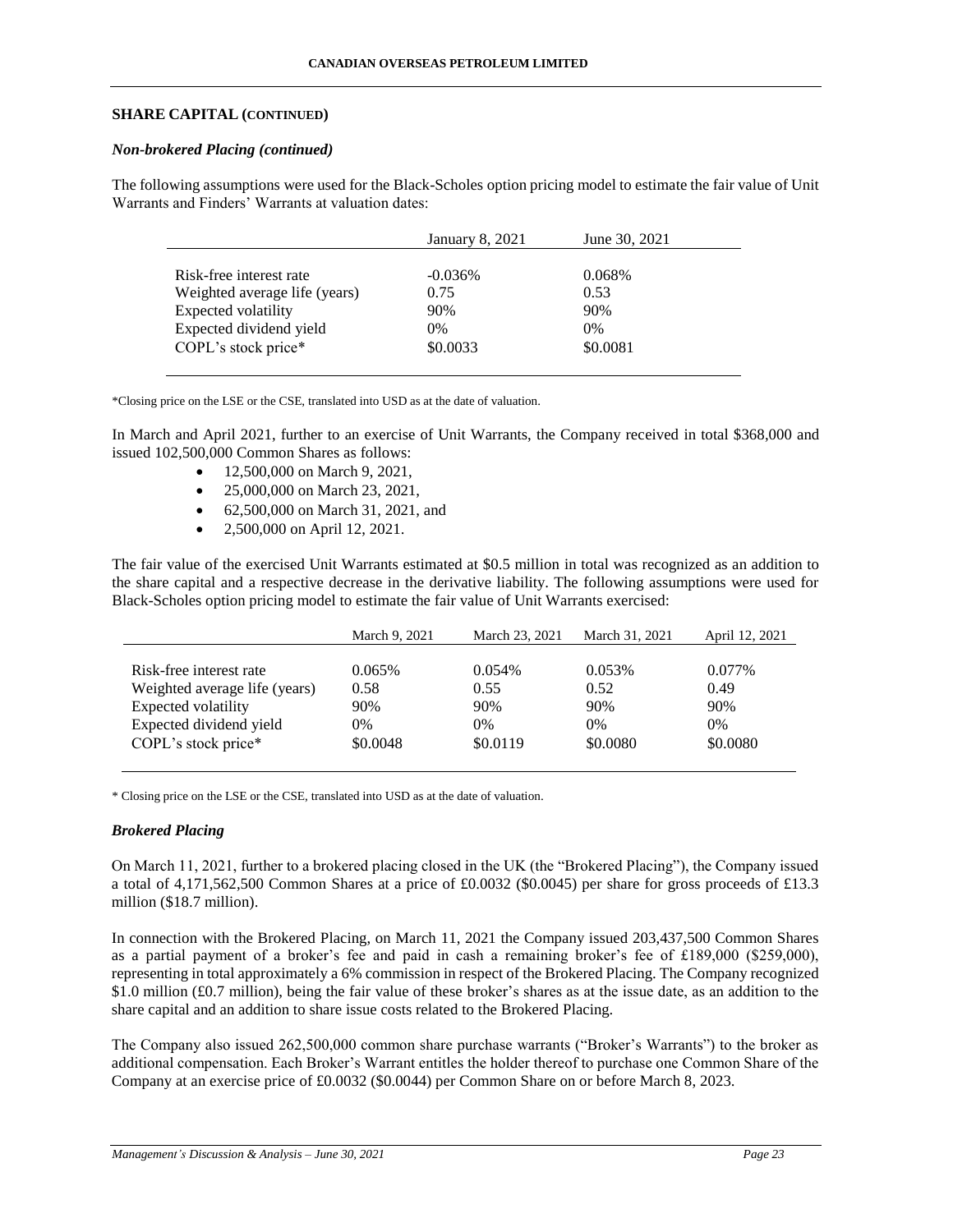### *Brokered Placing (continued)*

The fair value of the Broker's Warrants estimated at \$648,000, was recognized as equity (warrants) and netted against proceeds from the Brokered Placing (as share issue costs). The following assumptions were used for Black-Scholes option pricing model to estimate the fair value of Broker's Warrants and Finders' Warrants at valuation date:

|                               | March 8, 2021 |
|-------------------------------|---------------|
|                               |               |
| Risk-free interest rate       | 0.018%        |
| Weighted average life (years) | 1.5           |
| Expected volatility           | 90%           |
| Expected dividend yield       | $0\%$         |
| COPL's stock price*           | \$0.0053      |
|                               |               |

\*Closing price on LSE, translated into USD as at the date of valuation.

The Company will use net proceeds from the Brokered Placing to finance operating and capital expenditures of the Atomic Group and to cover the Company's ongoing general and administrative costs.

### *Share Issue Cost*

The Company incurred approximately \$3.9 million of total costs in connection with the Non-brokered and Brokered Placings, including \$0.1 million incurred in 2020 and recognized as deferred share issue costs as at December 31, 2020. In addition to finder's and broker's fees paid in cash, the fair value of finder's and broker's fees paid in shares and the fair value of Warrants issued to finders and the broker (as disclosed above), these share issue costs also include legal, LSE, transfer agent, and consulting fees of approximately \$0.3 million.

### *Share issued as payment for service*

On June 30, 2021, the Company issued 25,000,000 Common Shares as a payment for financial advisory service, fair value of \$0.2 million.

### *Shares issued subsequent to June 30, 2021*

On June 29, 2021, the Company received funds of £1.37 million (\$1.89 million) in respect of the exercise of 525,000,000 Unit Warrants for which the related Common Shares were issued on July 2, 2021. Accordingly, the Company recognized a subscription receipt liability of \$1.89 million in its statement of financial position as at June 30, 2021.

In addition, on July 29, 2021, August 23, 2021 and August 25, 2021, further to the exercise of Unit Warrants the Company issued in total 902,500,000 Common Shares for proceeds of £2.3 million (\$3.2 million), and on July 23, 2021 further to exercise of a portion of 2020 3rd Finder's warrants, the Company issued 20,833,333 Common Shares for proceeds of £0.08 million (\$0.11 million).

### *Stock Options*

The Company has a stock option plan where the number of Common Shares reserved under the plan shall not exceed 10% of the issued and outstanding Common Shares and the number reserved for any one individual may not exceed 5% of the issued and outstanding shares. Exercise prices for stock options granted are determined by the closing market price on the day before the date of grant.

There were no changes to the Company's stock option plan. During the six months ended June 30, 2021, 37,540,000 stock options expired and no stock options were granted, exercised, and/or forfeited.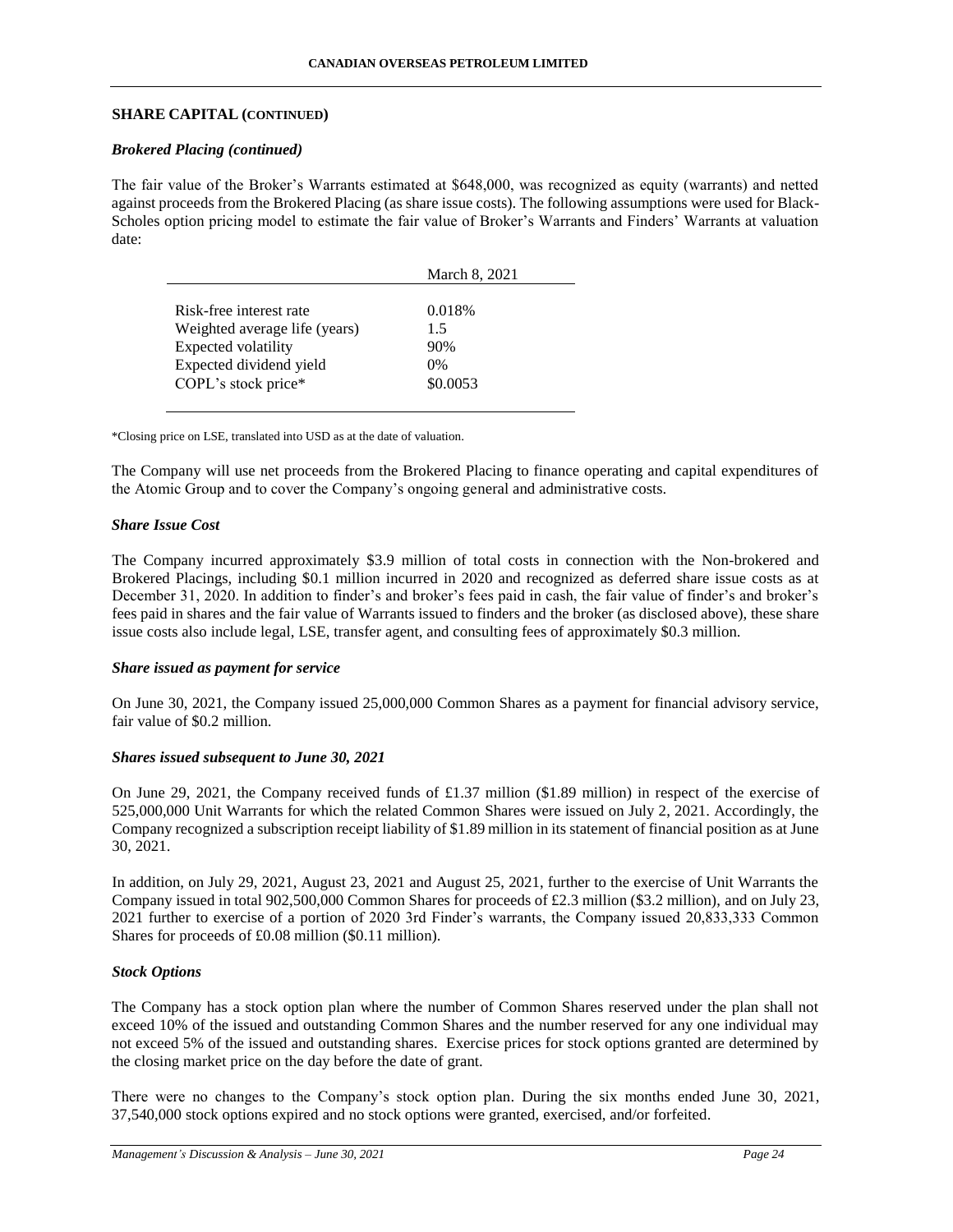#### *Securities outstanding as at June 30, 2021*

The Company is authorized to issue an unlimited number of common and preferred shares.

As at June 30, 2021, the Company had the following issued and outstanding securities:

- 14,978,619,791 Common Shares;
- 2,907,651,875 share purchase warrants issued and outstanding to purchase Common Shares with a weighted average exercise price of \$0.0037 per share and a remaining contractual life of one to 20 months; and
- 411,474,235 stock options issued and outstanding to purchase Common Shares with a weighted average exercise price of \$0.0083 per Common Share and a remaining contractual life of one month to four years and two months.

Subsequent to June 30, 2021, 11,666,667 warrants on July 24, 2021 and 3,200,000 stock options on August 11, 2021, expired unexercised.

As at the date of this MD&A, the Company has 16,426,953,124 Common Shares issued and outstanding.

### **SUMMARY OF QUARTERLY RESULTS**

| $(S\ 000's)$                        | June 30, 2021 | <b>March 31, 2021</b> | <b>December 31, 2020</b> | <b>September 30, 2020</b> |
|-------------------------------------|---------------|-----------------------|--------------------------|---------------------------|
| Total revenue *                     | (6,263)       | 2.751                 | $\overline{\phantom{a}}$ |                           |
| Revenue – petroleum sales           | 3.435         | 497                   | $\overline{\phantom{0}}$ |                           |
| <b>Net loss</b>                     | (5.727)       | (13.766)              | (1.673)                  | (2,068)                   |
| Loss per share - basic $\&$ diluted | (0.00)        | (0.00)                | (0.00)                   | (0.00)                    |

Eight most recent quarters:

| (S 000's)                           | <b>June 30, 2020</b>     | <b>March 31, 2020</b> | <b>December 30, 2019</b> | <b>September 30, 2019</b> |
|-------------------------------------|--------------------------|-----------------------|--------------------------|---------------------------|
| <b>Total revenue</b>                |                          |                       |                          |                           |
| Revenue – petroleum sales           | $\overline{\phantom{0}}$ |                       |                          |                           |
| Net loss                            | (919)                    | (301)                 | (693)                    | 1.009)                    |
| Loss per share - basic $\&$ diluted | (0.00)                   | (0.00)                | (0.00)                   | (0.00)                    |

\*Total revenue includes revenue from petroleum sales, realized gain (loss) on crude commodity derivatives and unrealized gain (loss) on crude commodity derivatives.

Significant change in the Company's quarterly net results in the first and second quarters of 2021 relates to the addition of US operations further to the Atomic Group Acquisition (as discussed in "*Overview and Overall Performance*" section).

Revenue consists of petroleum sales in the US in the amount of \$0.5 million and \$3.4 million for the first and second quarters of 2021, respectively offset by \$0.2 million of realized loss on crude commodity derivative contracts incurred in second quarter of 2021 and unrealized gain (loss) on crude commodity derivatives of \$2.3 million and \$(9.4) million for the first and second quarters of 2021, respectively.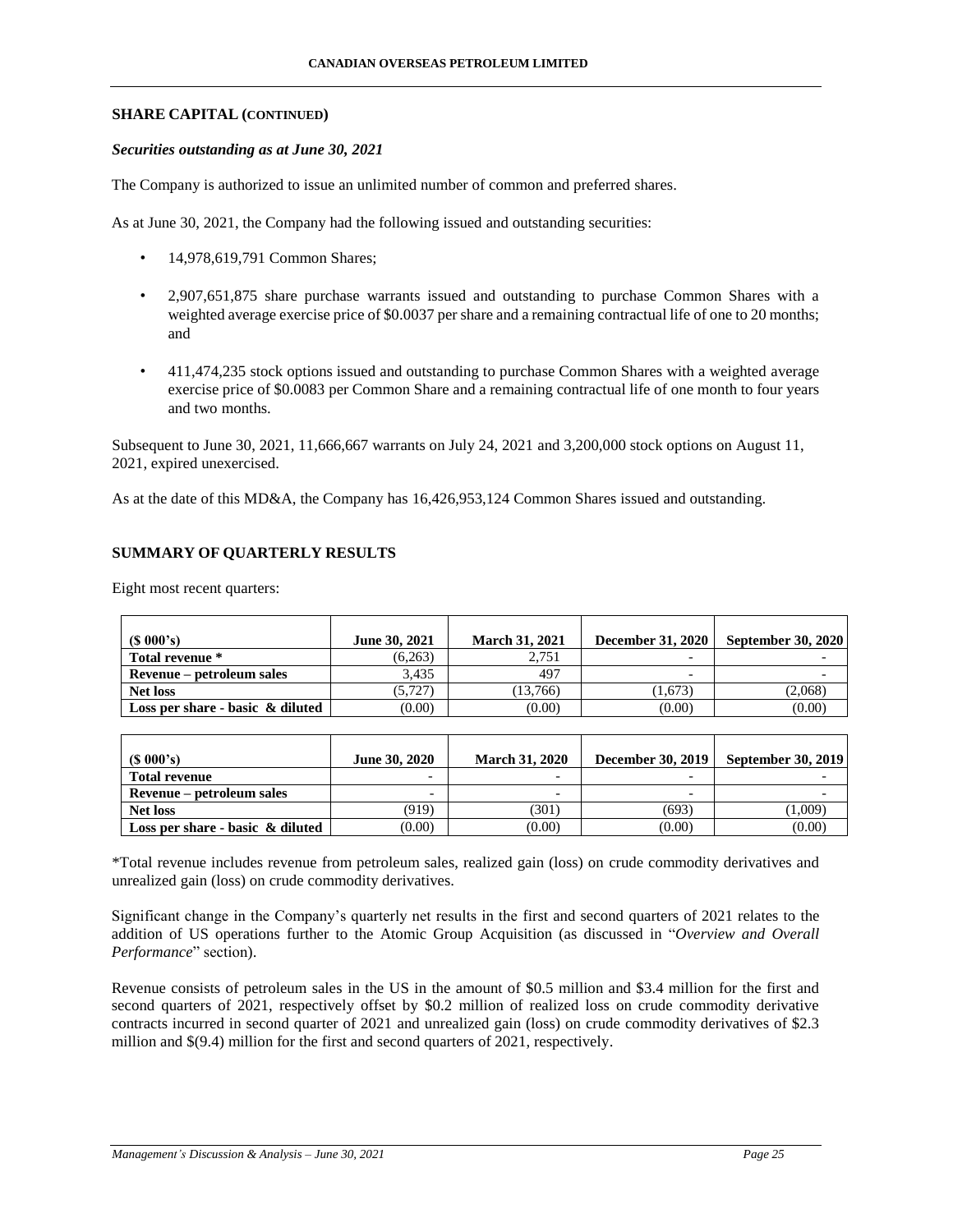### **SUMMARY OF QUARTERLY RESULTS (CONTINUED)**

The significant change in the Company's net results during the first and second quarters of 2021 compared to the other quarterly periods presented relates mainly to the:

- loss on derivative liabilities in the total amount of \$10.7 million for the first quarter and \$0.2 million for the second quarter of 2021 that relates mainly to valuation of Unit Warrants issued in first quarter of 2021 as well as valuation of the Lender Warrants and the LIBOR floor in respect of the Senior Credit Facility;
- unrealized gain of \$2.3 million and unrealized loss of \$9.4 million on the crude derivative liability incurred in the first and second quarter of 2021, respectively;
- unrealized loss of \$1.0 million and unrealized gain of \$7.2 million on the butane derivative liability incurred in the first and second quarter of 2021, respectively;
- the US related operating costs, production taxes, depletion, depreciation and amortization, and general and administrative expenses in total of \$0.4 million and \$2.8 million incurred in the first and second quarter of 2021, respectively;
- finance costs of \$0.9 million and \$2.0 million recorded for the first and second quarter of 2021, respectively; and
- acquisition costs of \$1.9 million and \$0.3 million incurred in the first and second quarter of 2021, respectively due to the Atomic Group Acquisition.

During the quarterly periods presented above, the majority of the net loss other than in the first and second quarter of 2021, related to general and administrative expenses that were lower in fiscal 2019 and the first half of 2020 as compared to the second half of 2020 and 2021, as the Company incurred less payroll expenses, (reduced hours), external directors' fees (waived or reduced), decreased office expenses (due to office rent renewal and subsequently lower rates) and, lower travel and corporate development expenses due to COVID-19 restrictions in 2020, compared to 2019. An increase in administrative expenses in the first and second quarters of 2021 resulted mainly from the Atomic Group Acquisition and an increase in payroll related costs due to the return of employees to full time working hours, management bonuses, and increased consulting services and shareholders' related costs.

In addition to administrative expenses, the following items had a material impact on the Company's quarterly results:

- During the third quarter of 2020, further to option grants, the Company recognized a stock-based compensation expense of \$0.97 million.
- During the third quarter of 2020, the Company recorded finance expenses in respect of the YARF Loan of \$0.18 million respectively.
- During the fourth quarter of 2020, the Company recognized a full allowance for expected credit loss of \$0.4 million in respect of its long-term receivables due from its Nigerian joint venture partner.
- During the third and fourth quarter of 2020, the Company recorded legal, advisory, consulting and other expenses related to the Atomic Group Acquisition of approximately \$0.43 million and recognized them as acquisition costs.

# **TRANSACTIONS WITH RELATED PARTIES**

Related parties include subsidiaries, joint arrangements, key management personnel, the directors, immediate family members of key management personnel and directors, and entities which are, directly or indirectly, controlled by, jointly controlled by or significantly influenced by key management personnel, directors or their close family members.

During the three and six months period ended June 30, 2021, there were no material related party transactions other than disclosed elsewhere in the MD&A.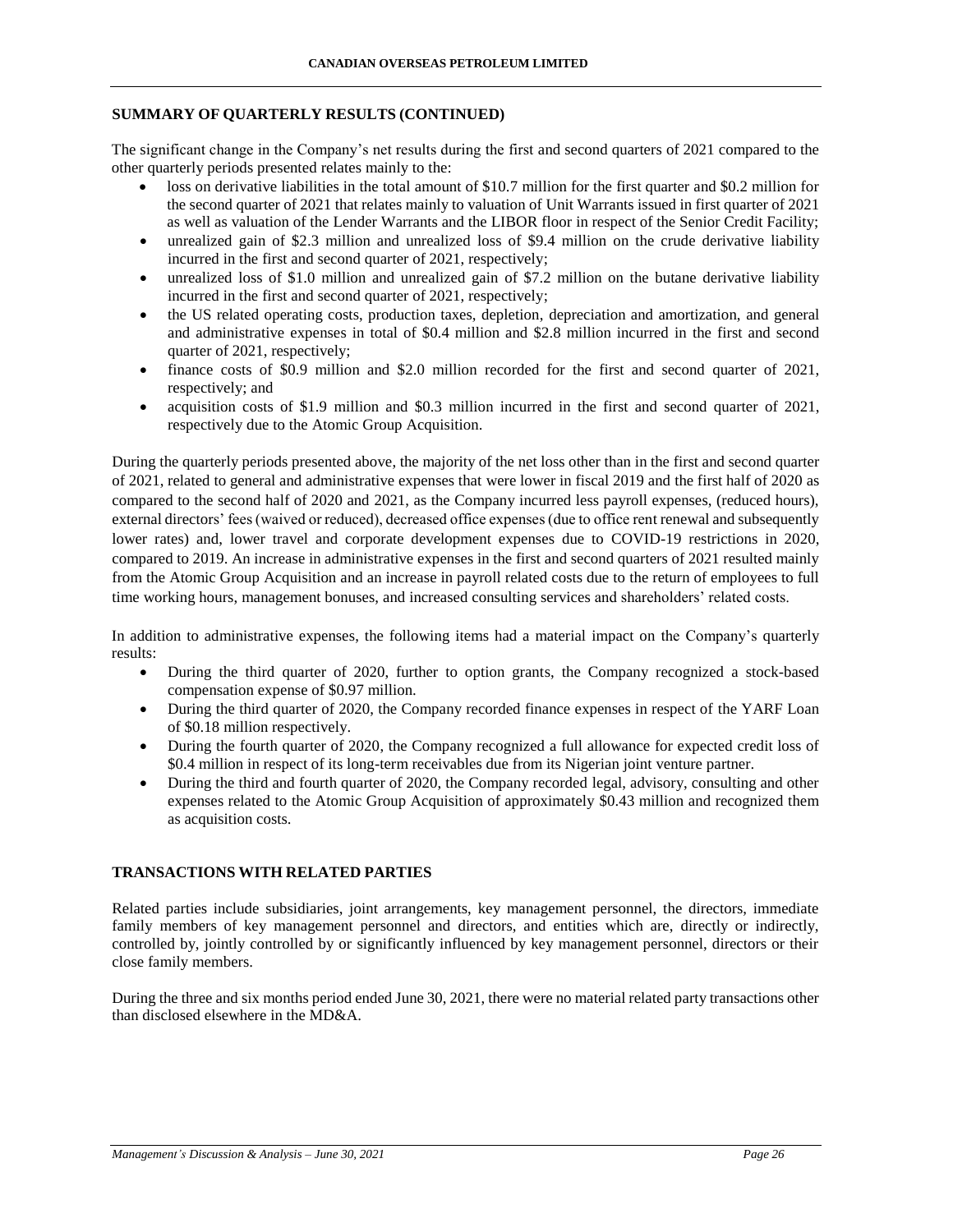### **FINANCIAL INSTRUMENTS**

The Company's financial instruments consist of cash, credit card deposits, accounts receivables, commodity derivative assets as well as short-term loans, derivative liabilities, accounts payable and accrued liabilities. It is management's opinion that the Company is not currently exposed to significant interest and/or credit risks arising from these financial instruments and that the fair value of these financial instruments approximates their carrying value.

The Company entered into commodity contracts to mitigate its exposure to commodity price risk. (See "*Commodity Derivative Assets"* for detailed discussion). The Company's policy is to not use derivative financial instruments for speculative purposes.

A substantial portion of the Company's accounts receivables are with the purchaser of oil and joint interest owners in the Wyoming assets and are subject to normal industry credit risks. As at June 30, 2021, all the Company's cash was held at five financial institutions with high third-party credit ratings. The maximum credit risk exposure associated with accounts receivable is the total carrying value. The Company monitors these balances to limit the risk associated with collection. 100% of the Company's revenue receivable as at June 30, 2021, was owing from one company. Of the Company's joint interest billings receivable as at June 30, 2021, approximately 98% was owing from two partners in producing units. The Company considers all of its accounts receivable as at June 30, 2021 to be collectable.

To mitigate a portion of foreign exchange risk exposure and to the extent it is feasible, the Company keeps its funds in currencies applicable to its known short-term commitments. No assurance can be given that such management of risk exposure will offset and/or eliminate the foreign exchange loss/gain fluctuations.

The Company periodically monitors the interest rates offered and is satisfied with the credit ratings of its banks. The Company's Senior Credit Facility provides for an interest rate of LIBOR (with a floor of 2%) plus 10.5% per annum. Management does not believe there is a material interest rate risk associated with this facility as LIBOR's forward curve for next four years is below the floor of 2%; accordingly, the facility is perceived as bearing a fixed interest rate of 12.5% until its maturity in March 2025.

### **COMMITMENTS AND CONTINGENCIES**

### *Commitments – US operation*

On May 18, 2021, the Company entered into a Natural Gas Liquids Purchase Agreement with Tallgrass Midstream, LLC ("Tallgrass") whereby the Company will buy all production of mixed natural gas liquids, consisting primarily of propane and butane, from the overhead of Tallgrass' Douglas Plant stabilizer and facilities at a price equal to the Conway In Well OPIS monthly average by product less \$0.10 per gallon, with title to the liquids passing at the Douglas Plant truck rack meter. The Company will reimburse Tallgrass for costs to construct the facilities necessary to accommodate such deliveries, estimated to be \$1.5 million, with progress payments of \$0.75 million made on the date the agreement was executed, and \$0.75 million due 60 days thereafter. Completion of the facilities are expected between four to six months after execution of the agreement, with reimbursement to the Company of all progress payments should Tallgrass not construct the facilities within a 10 month period. The term of the agreement is for five cumulative operational years commencing from the in-service date of the facilities. The amount committed under this contract of \$0.75 million as at June 30, 2021, was paid in July 2021.

### *ShoreCan's Commitments*

The Company currently holds a 50% interest in a jointly controlled entity, ShoreCan, focusing on acquisitions of upstream oil and gas exploration, development and producing assets in Africa. The determination of ShoreCan as a joint venture was based on ShoreCan's structure through a separate legal entity whereby neither the legal form nor the contractual arrangement give the owners rights to the assets and obligations for the liabilities within the normal course of business, nor does it give rights to the economic benefits of the assets or responsibility for settling liabilities associated with the arrangement.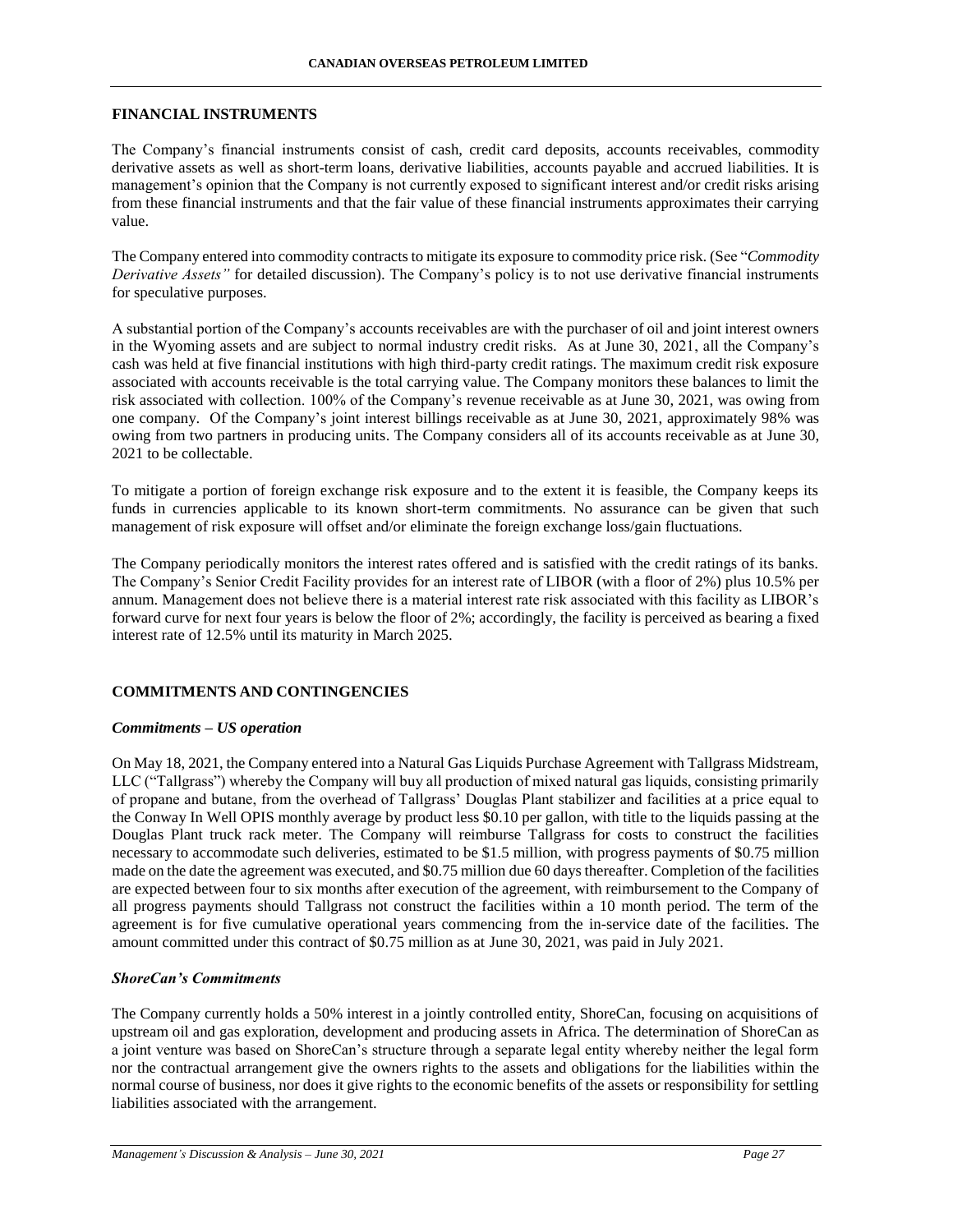### **COMMITMENTS AND CONTINGENCIES (CONTINUED)**

#### *ShoreCan's Commitments (continued)*

As at June 30, 2021, the Company had a receivable from its joint venture partner in respect of ShoreCan expenses of \$386,000. Since December 31, 2020, the Company recognizes a full allowance for the accounts receivable from its joint venture partner. Accordingly, an expected credit loss of \$1,000 was recognized as part of general and administrative cost in the Company's consolidated statement of loss and comprehensive loss for the six months ended June 30, 2021 (\$nil for six months ended June 30, 2020 and \$385,000 for the year ended December 31, 2020).

On August 4, 2020, the Company announced that ShoreCan had executed definitive agreements with Essar Mauritius to resolve their disputes. ShoreCan and Essar Mauritius entered into a Sale and Purchase Agreement, and other agreements, with each other concerning, among other things, their respective obligations under the Essar Nigeria Shareholders Agreement. On February 1, 2021 the Company announced, that ShoreCan and Essar Mauritius had agreed to extend the completion date of the definitive agreements to April 30, 2021. This definitive agreement has been extended to October 31, 2021.

### *Essar Nigeria – Agamore Farm In*

In 2010, Essar Nigeria entered into a Farm In Agreement (the "Farm In Agreement") with Agamore Energy Limited ("Agamore"), a private Nigerian company. Under the terms of the Farm In Agreement, Agamore was to receive a 37% participating interest in OPL 226 in return for the provision of certain services. Approval was sought from the Nigerian authorities for the transfer of the 37% interest to Agamore but it was declined on two occasions, given that: (i) Agamore did not provide the services to Essar Nigeria; and (ii) Essar Nigeria formed the view that Agamore was in material breach of the Farm-In Agreement. In March 2017, by way of written resolution, the directors of Essar Nigeria resolved to give to Agamore a formal notice of termination of the Farm-In Agreement.

On May 7, 2018, Essar Nigeria received information that, notwithstanding that the Farm-In Agreement provided for disputes to be pursued by way of arbitration held in London, Agamore had brought an action in the Nigerian courts against Essar Nigeria, ShoreCan (including two of ShoreCan's directors), the NNPC and the Nigerian Department of Petroleum Resources ("DPR"). In the summons filed, Agamore sought various declaratory orders and injunctions but did not seek any financial quantum of damages other than for costs incurred in relation to the litigation. Accordingly, the potential claim cannot be quantified. Essar Nigeria, ShoreCan and the Company consider the action to be without merit.

The claim was initially heard on June 5, 2018 where Agamore failed to appear. The claim was continued on June 29, 2018 where Agamore appeared but the case was again extended to September 5, 2018 as the judge noted a technical failure on the part of Agamore to serve the action properly on one or more of the defendants. The NNPC and DPR have requested ShoreCan's lawyers represent them to seek dismissal of the action. On September 25, 2018, the case was again called in court with an objection to Shorecan's lawyers representing the NNPC and DPR and also with a motion to enjoin Canadian Overseas Petroleum Limited and the third Shorecan director of Essar Nigeria to the action. The case was continued to December 17, 2018 for the hearing of the motions including those recently enrolled. On March 7, 2019, the Court heard an application filed by Agamore's lawyers to disqualify the barrister from representing the fourth and fifth defendants. Counsel for ShoreCan responded claiming the motion had no evidential basis. The Court refused such disqualification during the hearing held on April 17, 2019.

The defendants' objection to jurisdiction was adjourned to May 23, 2019. On May 23, 2019, COPL was informed by local counsel that the plaintiff had appealed to the Nigerian Court of Appeal the decision to refuse the disqualification order. The Nigerian High Court has adjourned the case in the meantime, as the Court of Appeal has superior jurisdiction. No time has yet been set for the appeal hearing. With all defendants including the Nigerian governmental agencies considering the action to be ill-founded, Essar Nigeria remains confident that the action will be dismissed in due course.

As at the date of filing this MD&A, COPL has not provided any guarantee in respect of obligations, commitments and/or losses of either ShoreCan or Essar Nigeria.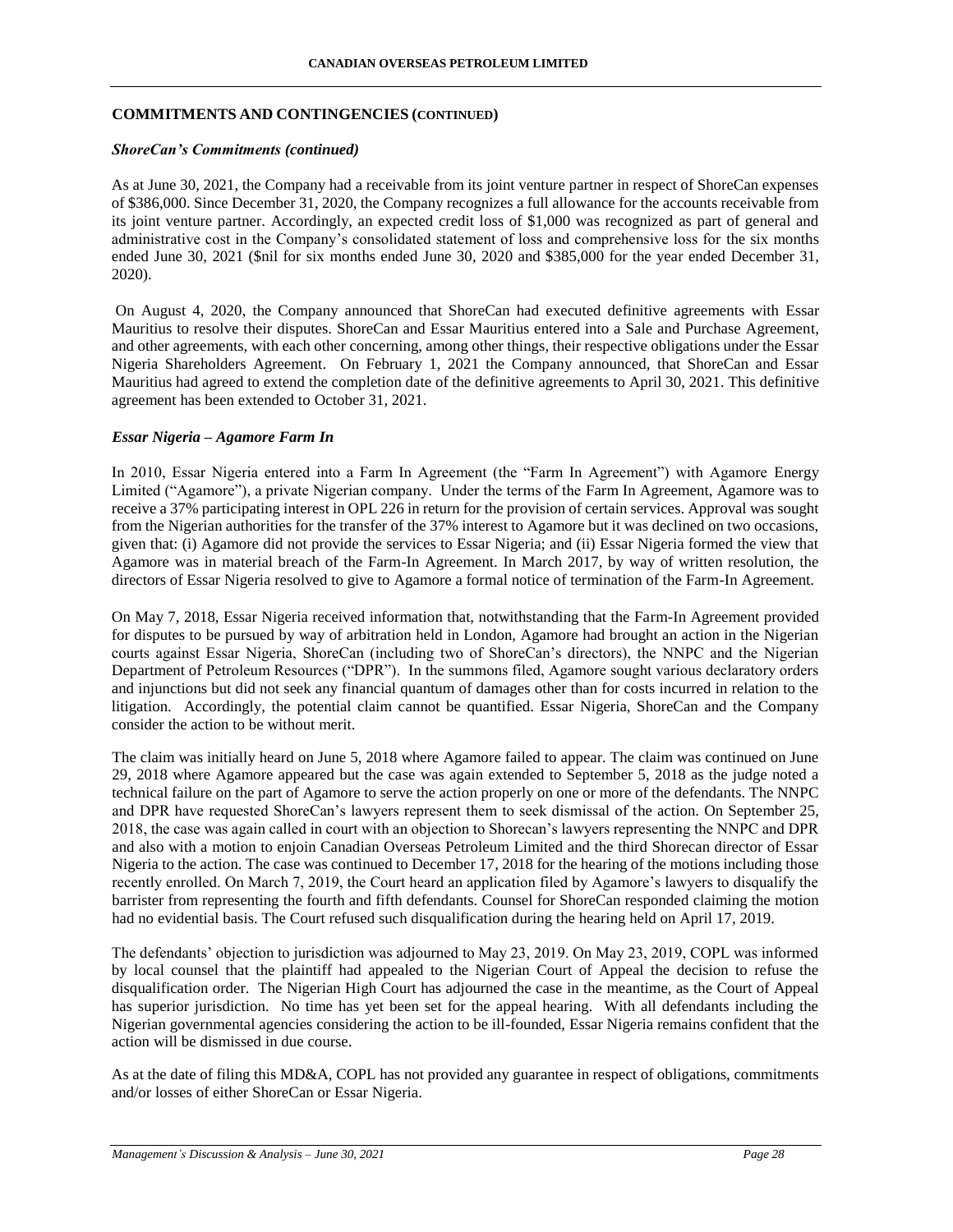### **LIQUIDITY AND CAPITAL RESOURCES**

As of June 30, 2021, the Company had a working capital deficit of approximately \$1.9 million, cash and cash equivalents of \$15.6 million and shareholders' equity of \$13.1 million.

For the six months ended June 30, 2021, the Company's cash used in operating activities amounted to \$7.2 million (compared to \$0.2 million for the corresponding period in 2020).

Cash provided by financing activities amounted to \$66.2 million for the six months ended June 30, 2021 (compared to \$0.2 million for the corresponding period in 2020) and related mainly to proceeds from Senior Credit Facility and proceeds from issuance of Common Shares. The Company used these proceeds to finance acquisition of the Atomic Group, as well as its operating and capital expenditures and to cover the Company's ongoing general and administrative costs.

Cash used in investing activities amounted to \$44.9 million for the six months ended June 30, 2021 (compared to \$nil for the corresponding period 2020) and related mainly to the acquisition of the Atomic Group.

During the six months ended June 30, 2021, the Company closed the Non-brokered Placing for gross proceeds of £8.9 million (\$12.1 million) and the Brokered Placing in the UK for gross proceeds of £13.3 million (\$18.7 million) and for aggregate net proceeds of \$25.2 million (as discussed in details in "*Share Capital*" section). Also, to fund the Atomic Group Acquisition, the Company drew a principal amount of \$45 million on its Credit Facility (as discussed in details in "*Senior Credit Facility*" section).

The Atomic Group is expected to provide future cash inflows from production activities for which exposure to commodity pricing risk is managed through risk management contracts until February 29, 2024 (as discussed in "*Commodity Derivative Assets"* section).

### **ACCOUNTING PRONOUNCEMENTS**

### *Critical Accounting Estimates*

The preparation of the financial statements in accordance with IFRS requires the Company to make estimates, assumptions and judgements in applying the Company's accounting policies and practices, which may have a significant impact on the financial results reported by the Company. Actual results could differ from estimated amounts, and those differences may be material. A comprehensive discussion of the Company's significant policies and critical accounting estimates is contained in the audited consolidated financial statements for the years ended December 31, 2020 and 2019. Also, refer to Note 3 of the financial statements for the critical accounting estimates used in preparation of these financial statements that include the accounting for the Atomic Group Acquisition, Senior Debt Facility and other fair value accounting concepts.

### **OFF BALANCE SHEET**

The Company has not entered into any guarantees or off balance sheet arrangements that have been excluded from these financial statements.

### **SIGNIFICANT ACCOUNTING POLICIES**

The Company's financial statements should be read in conjunction with the Company's audited annual consolidated financial statements as at and for the years ended December 31, 2020 and 2019. These consolidated financial statements outline the Company's significant accounting policies in Note 3 thereto, which have been applied consistently in these financial statements except for the new accounting policies (see discussion below). Additionally, updates to significant accounting policies applied in preparation of these financial statements following the Atomic Group Acquisition as well as the Company's critical accounting judgments and key sources of estimation uncertainty which are also set out in Note 3 thereto.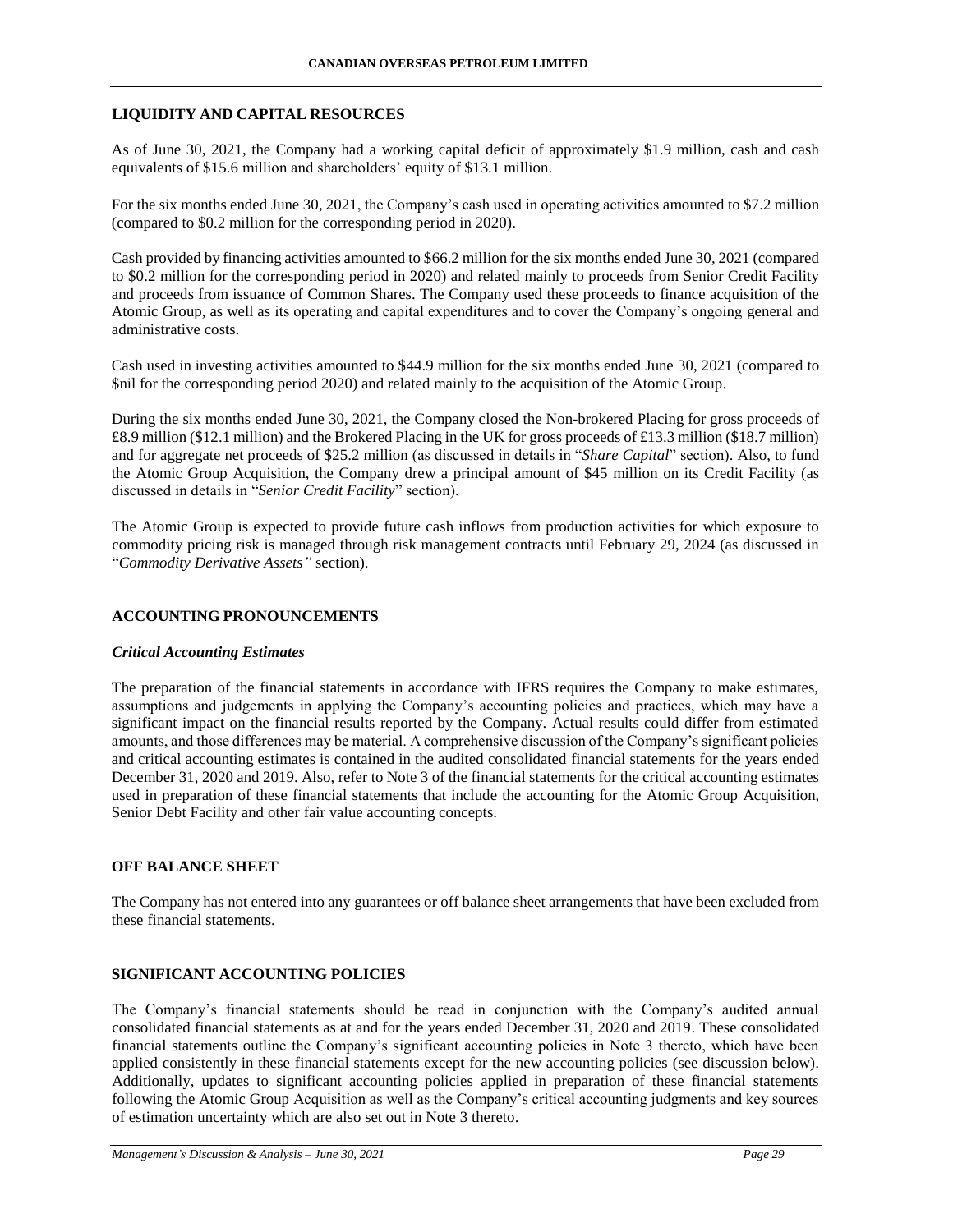#### **SIGNIFICANT ACCOUNTING POLICIES (CONTINUED)**

#### *New accounting standards adopted*

#### *Interest Rate Benchmark Reform*

On January 1, 2021, the Company adopted Interest Rate Benchmark Reform ("IBOR") - Phase 2 issued by the IASB which required amendments to IFRS 9 "Financial Instruments", IAS 39 "Financial Instruments: Recognition and Measurement", IFRS 7 "Financial Instruments: Disclosures", and IFRS 16 "Leases". The IBOR Phase 2 Amendments primarily relate to the modification of financial instruments, allowing for a practical expedient for modifications required by the reform. The practical expedient for modifications is accounted for by updating the effective interest rate without modification of the financial instrument and is subject to satisfying all qualifying criteria. There was not a material impact to the Company's financial statements.

#### *Business Combinations*

On January 1, 2021, the Company adopted the amendments to IFRS 3 "Business Combinations" that clarified the definition of a business and included an election to use a concentration test. The concentration test provides for a simplified assessment of an acquisition transaction that results in an asset acquisition if substantially all of the fair value of the gross assets is concentrated in a single identifiable asset or a group of similar identifiable assets. If an election to use the concentration test is not made, or if the test failed, then the assessment focuses on the existence of a substantive process. An asset acquisition does not result in the recognition of goodwill, which can only be recognized as a result of acquiring a business. See "*Overview and Overall Performance*" section for the business combination completed during the six months ended June 30, 2021. The concentration test was not elected.

#### *Leases*

On January 1, 2021, the Company adopted the amendments to IFRS 16 "Leases" that provides relief to lessees from applying IFRS 16 to lease modification accounting for rent concessions received as a direct consequence of the COVID-19 pandemic. There was no material impact on the Company's financial statements.

### **DISCLOSURE CONTROLS AND PROCEDURES**

The Company's Chief Executive Officer and Chief Financial Officer have designed disclosure controls and procedures ("DC&P"), or caused it to be designed under their supervision, to provide reasonable assurance that material information relating to the Company is made known to them by others, particularly during the period in which the annual filings are being prepared, and information required to be disclosed by the Company in its annual filings, interim filings or other reports filed or submitted by it under securities legislation is recorded, processed, summarized and reported within the time periods specified in securities legislation. Management of COPL, including the Chief Executive Officer and Chief Financial Officer evaluate the effectiveness of the Company's DC&P annually.

### **INTERNAL CONTROLS OVER FINANCIAL REPORTING**

The Company's Chief Executive Officer and Chief Financial Officer are responsible for establishing and maintaining internal control over financial reporting ("ICFR"). They have designed ICFR, or caused it to be designed under their supervision, to provide reasonable assurance regarding the reliability of financial reporting and the preparation of financial statements for external purposes in accordance with IFRS. The control framework the Company's officers used Committee of Sponsoring Organizations of the Treadway Commission Framework in Internal Control – Integrated Framework (2013) to evaluate the design and effectiveness of the ICFR.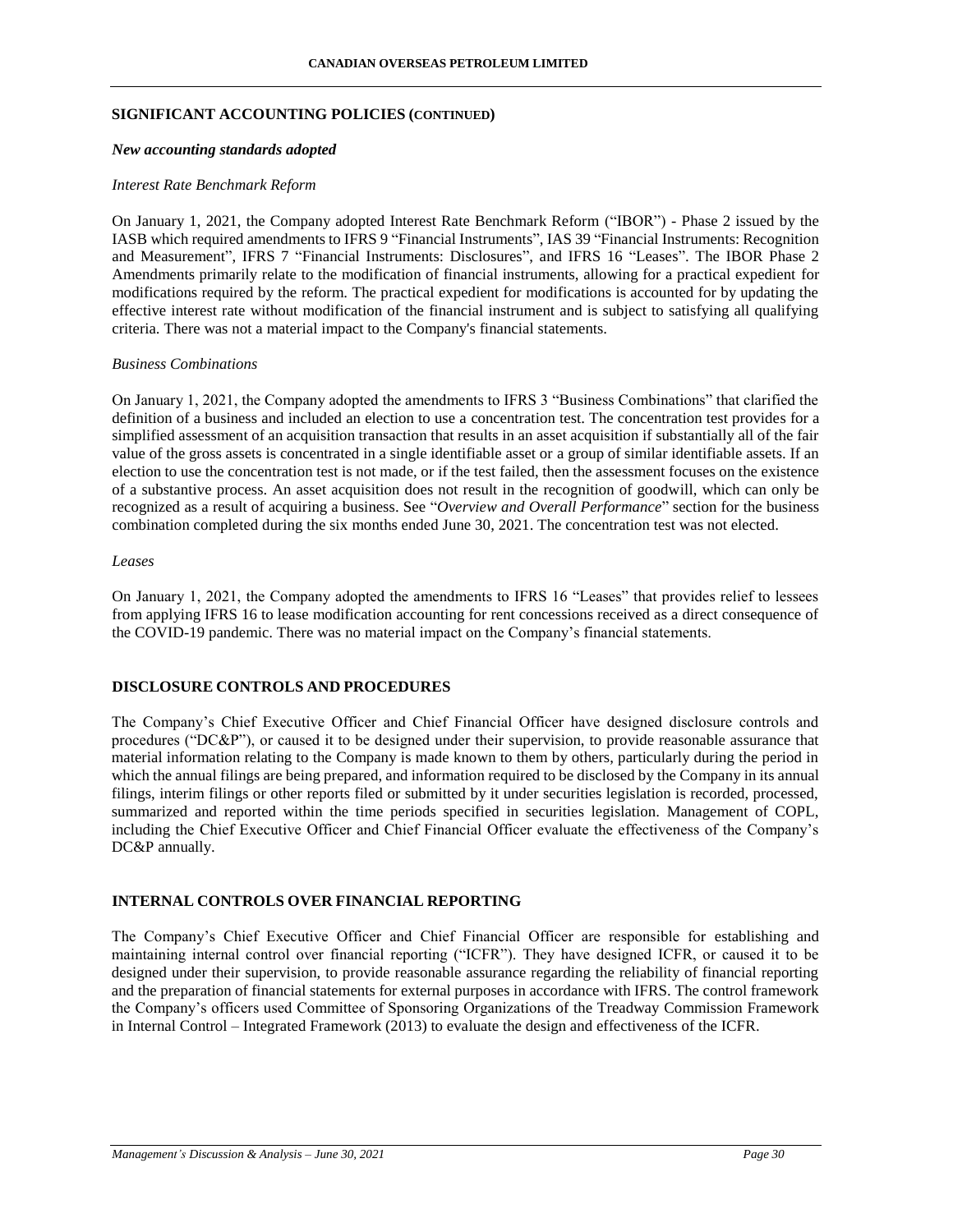### **INTERNAL CONTROLS OVER FINANCIAL REPORTING (CONTINUED)**

On March 16, 2021, the Company closed the Atomic Group Acquisition. As permitted by and in accordance with, National Instrument 52-109, "Certification of Disclosure in Issuers' Annual and Interim Filings", Management has limited the scope and design of DC&P and ICFR to exclude the controls, policies and procedures in respect of the Atomic Group acquired. Such scope limitation is primarily due to the time required for Management to assess the DC&P and ICFR relating to the Atomic Group in a manner consistent with its overall financial reporting and operations as a reporting issuer. Further assessment and integration will take place through the year as processes and systems are aligned.

Considering the scope limitation, no material changes in the Company's ICFR were identified during six months ended June 30, 2021, that have materially affected, or are reasonably likely to materially affect the Company's ICFR. Management will continue to periodically evaluate the Company's DC&P and ICFR and will make any modifications from time to time as deemed necessary.

It should be noted that an internal control system, no matter how well designed, have inherent limitations Therefore those control systems determined to be effective can provide only reasonable assurance with respect to financial statement preparation and presentation. Also, projections of any evaluation of effectiveness to future periods are subject to the risk that controls may become inadequate because of changes in conditions, or that the degree of compliance with the policies or procedures may deteriorate. In reaching a reasonable level of assurance, management necessarily is required to apply its judgment in evaluating the cost/benefit relationship of possible controls and procedures.